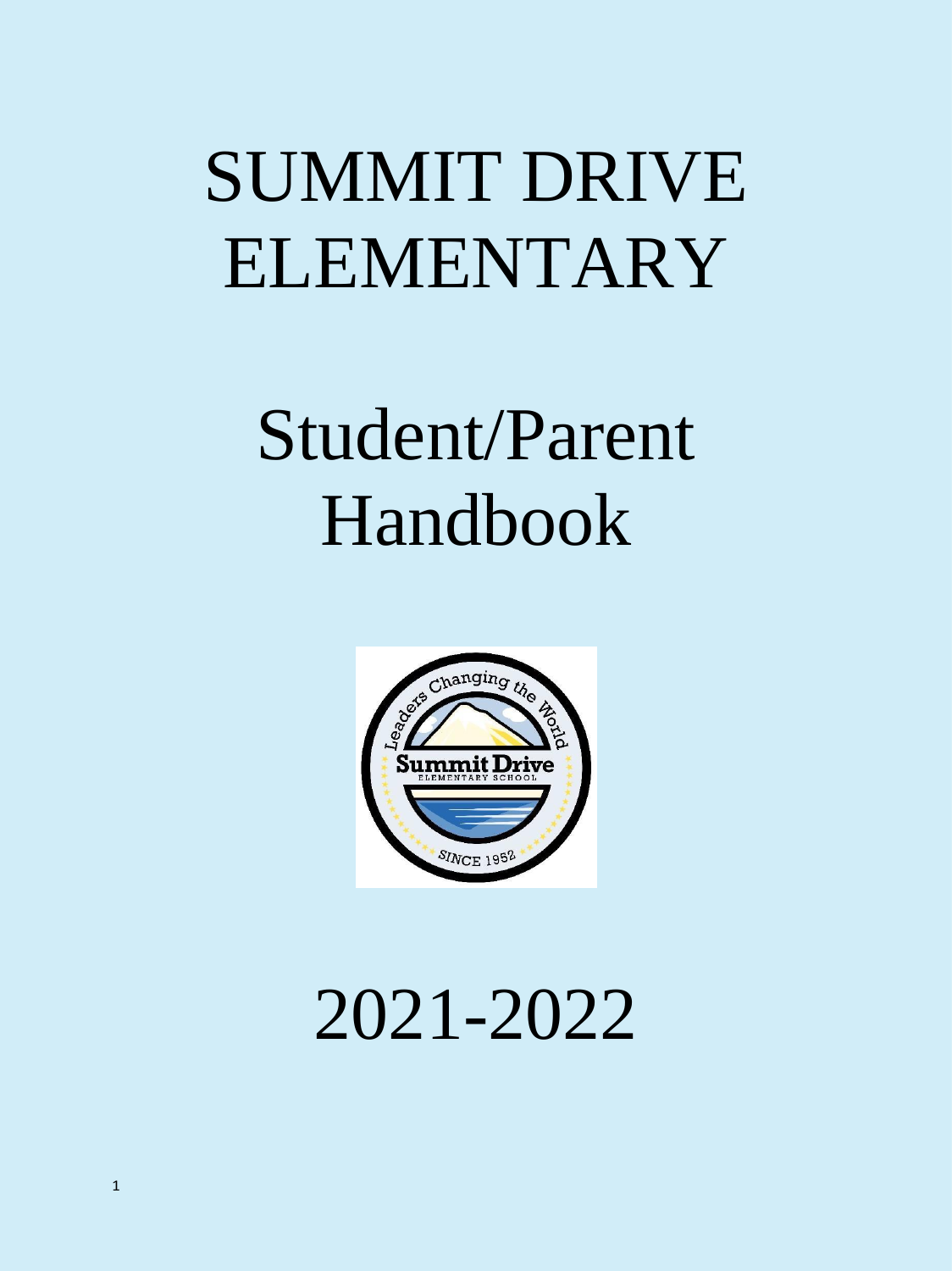# **Summit Drive Elementary**

# **"Leaders Changing the World" STUDENT/PARENT HANDBOOK**

**PRINCIPAL: Kelly Hellams ADMINISTRATIVE ASSISTANT: Jan Barrett**

424 Summit Drive Greenville, SC 29609 (864) 355-8801 FAX (864) 355-8817 greenville.k12.sc.us/sumdrive **School Office Hours 7:30-4:00**

# **MISSION STATEMENT**

*Our school is helping all students develop the world class skills and life and career characteristics of the Profile of the SC Graduate by providing a challenging learning environment infused with a project-based curriculum and a climate that fosters integrity, perseverance global perspectives and interpersonal skills.*

*School administration reserves the right to update the policies herein to ensurethe health and safety of students and employees and to promote the efficient operation of the school.*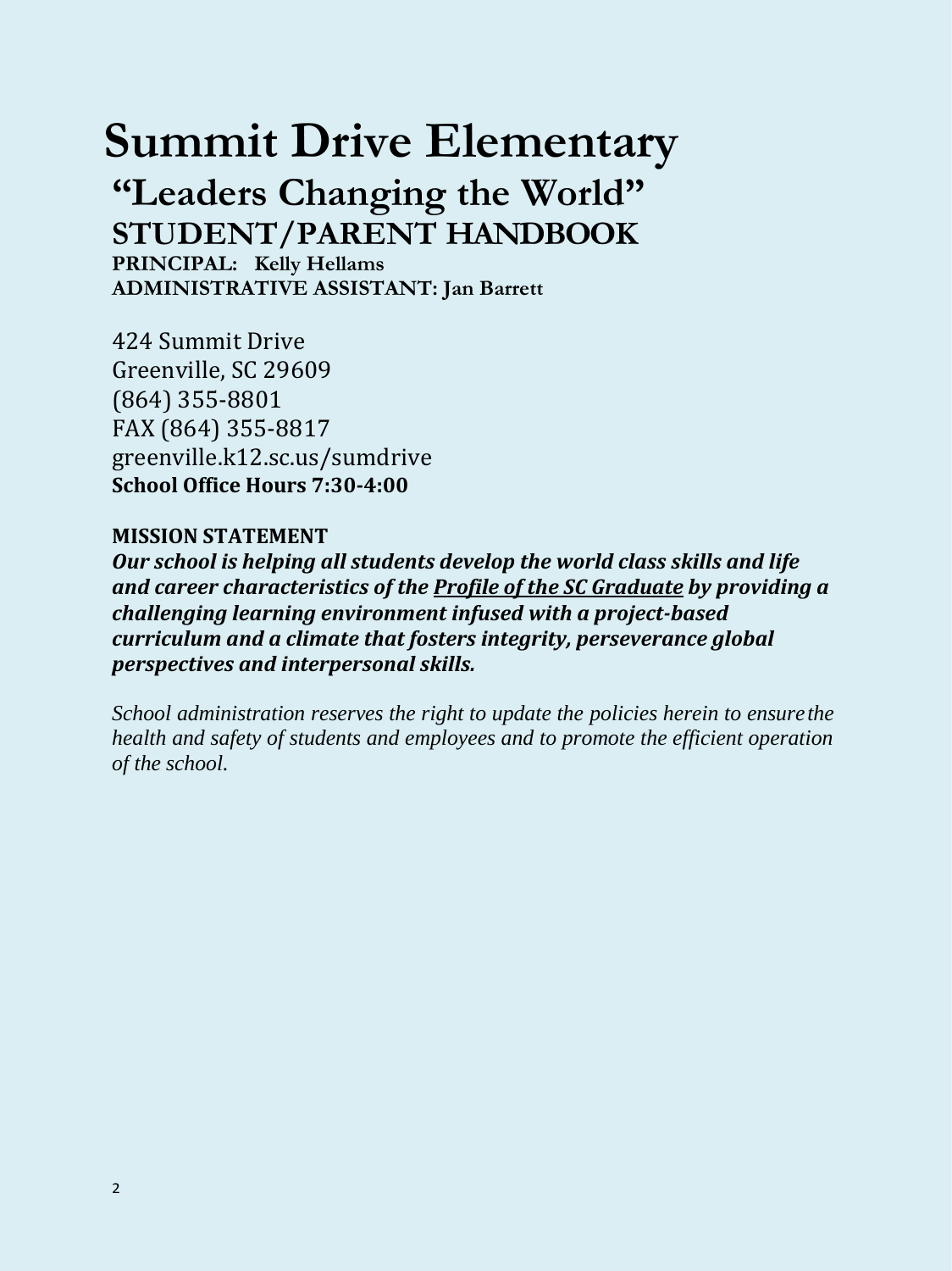# **TABLE OF CONTENTS**

| Transportation (Cars/Walkers/Bikes) 11   |  |
|------------------------------------------|--|
| <b>Transportation Changes</b>            |  |
| District Procedures and Policies 12      |  |
|                                          |  |
| Bullying, Harassment, Intimidation 14-15 |  |
|                                          |  |
|                                          |  |
| Cell Phone and Personal Devices 18       |  |
|                                          |  |
|                                          |  |
|                                          |  |
|                                          |  |
|                                          |  |
|                                          |  |
| Legal Custody and Guardianship  24       |  |
| Make Up Work Procedures24-25             |  |
|                                          |  |
| Parties and Birthday Treats 25           |  |
| Photographing and Videotaping25-26       |  |
|                                          |  |
|                                          |  |
|                                          |  |
|                                          |  |
|                                          |  |
|                                          |  |
| Student Withdrawal from School  27       |  |
|                                          |  |
|                                          |  |
| Early School/Emergency Procedures 28     |  |
|                                          |  |
| Early Dismissals/Closings 28-29          |  |
|                                          |  |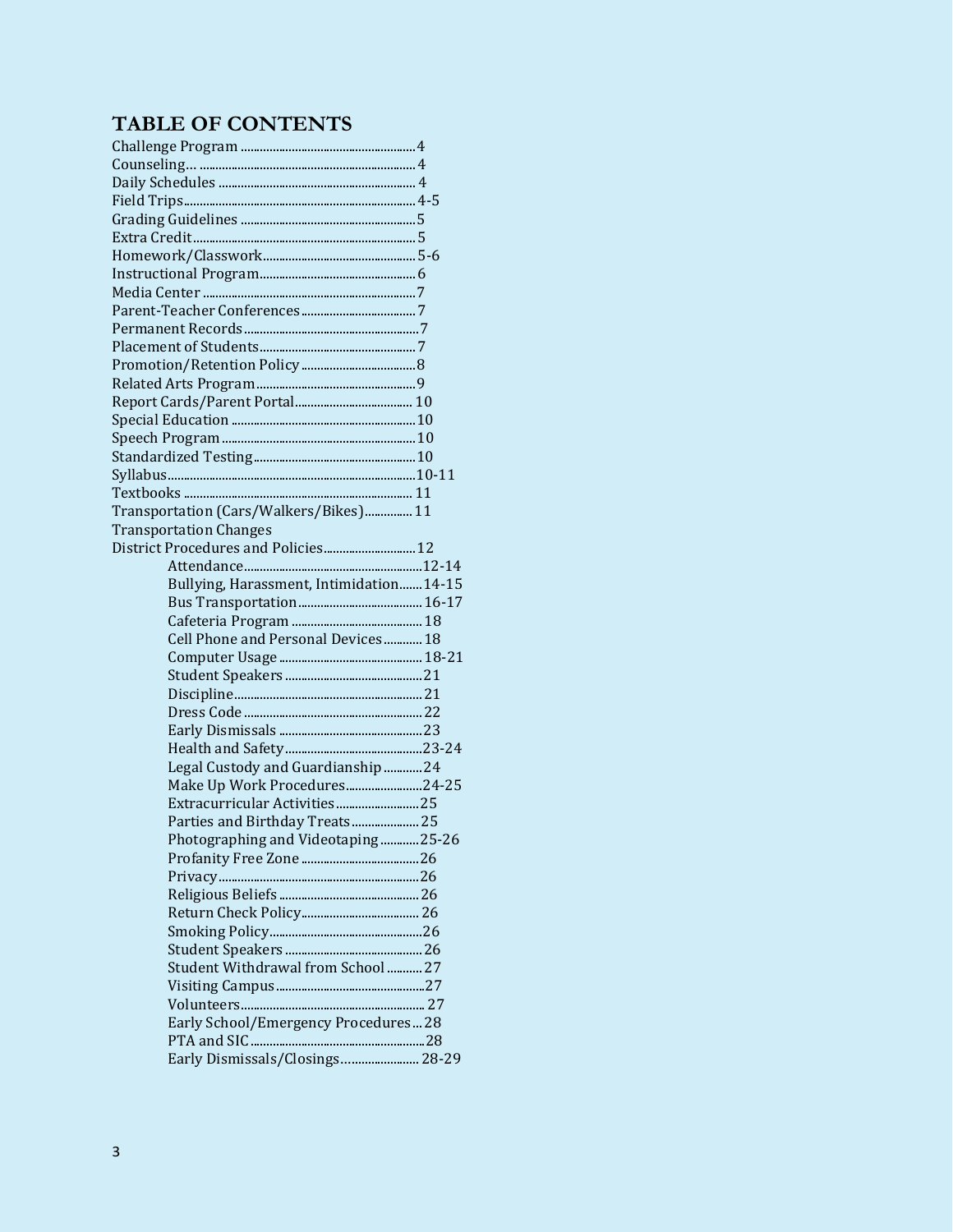# <span id="page-3-0"></span>**CHALLENGE PROGRAM**

Beginning in grade three, the school district provides a program for gifted and talented students to challenge them with rigorous, complex class work and research. It is a pullout program which third grade students attend 125 minutes per week and students in grades four and five attend for at least 200 minutes per week. Students in this program are required to make up the work they miss in their regular classes. Gifted students demonstrate high potential or ability in academic areas. Identification in academic areas is made using state criteria. Administrators, parents or teachers may make a referral for students to be screened. All students currently in the program will continue to be served. If a student withdraws from the program, he/she must requalify. Results of private testing are not accepted for placing students in the Challenge Program. Any questions regarding Challenge should be referred to the challenge teachers, not the regular classroom teacher.

# **COUNSELING PROGRAM**

Our counselors work closely with the school staff to provide a program of activities designed to enhance the personal, social and emotional development of our students. In addition to the classroom guidance program, the counselors work with individuals and small groups. Students may be referred by themselves, a teacher, a parent, or staff member.

# <span id="page-3-1"></span>**DAILY SCHEDULES**

7:00: Main Entrance opens for early drop off. Bus entrance opens.

7:00-7:40 Breakfast is served.

7:30-7:45 All classrooms will be opened and teachers will be at their doors to greet students. 7:45- All students not in class by 7:45 are considered tardy and must report to the attendance clerk (front office) accompanied by a parent. Students will not be admitted to class without a tardy pass. 10:30-1:00 Lunch is served.

2:00 **Early dismissals must be prior to 1:45**

2:15 Afternoon announcements and afternoon dismissal begins.

2:15 Students are dismissed from campus

2:45 All car riders must be picked up by this time. Teachers' contract hours' end and late parents will have to enter the building to sign out students.

**Supervision by the Summit Drive staff is provided from 7:00 a.m. until 2:45 p.m. Students may not enter the classrooms before or after these hours. Students that have not been picked up by 2:45 are moved to the front lobby and must be signed out by a parent/guardian.**

# <span id="page-3-2"></span>**FIELD TRIPS**

Field trips are considered an extension of the classroom and instructional program. The Summit Drive teachers spend many hours planning and preparing for an exciting and enriching experience for our students. **Students are expected to fulfill their responsibilities, i.e. homework, behavior, class work, monetary obligations, in order to participate.** The school requires written permission from the parents or legal guardians before a child is permitted to go on a field trip. A signed permission form is required. Transportation will be by bus. Each child is expected to pay a fee to cover expenses. If there is a monetary reason keeping a child from participating in a field trip, please call your child's teacher and/or the principal to discuss alternatives that would make the field trip possible for your child. Field trip fees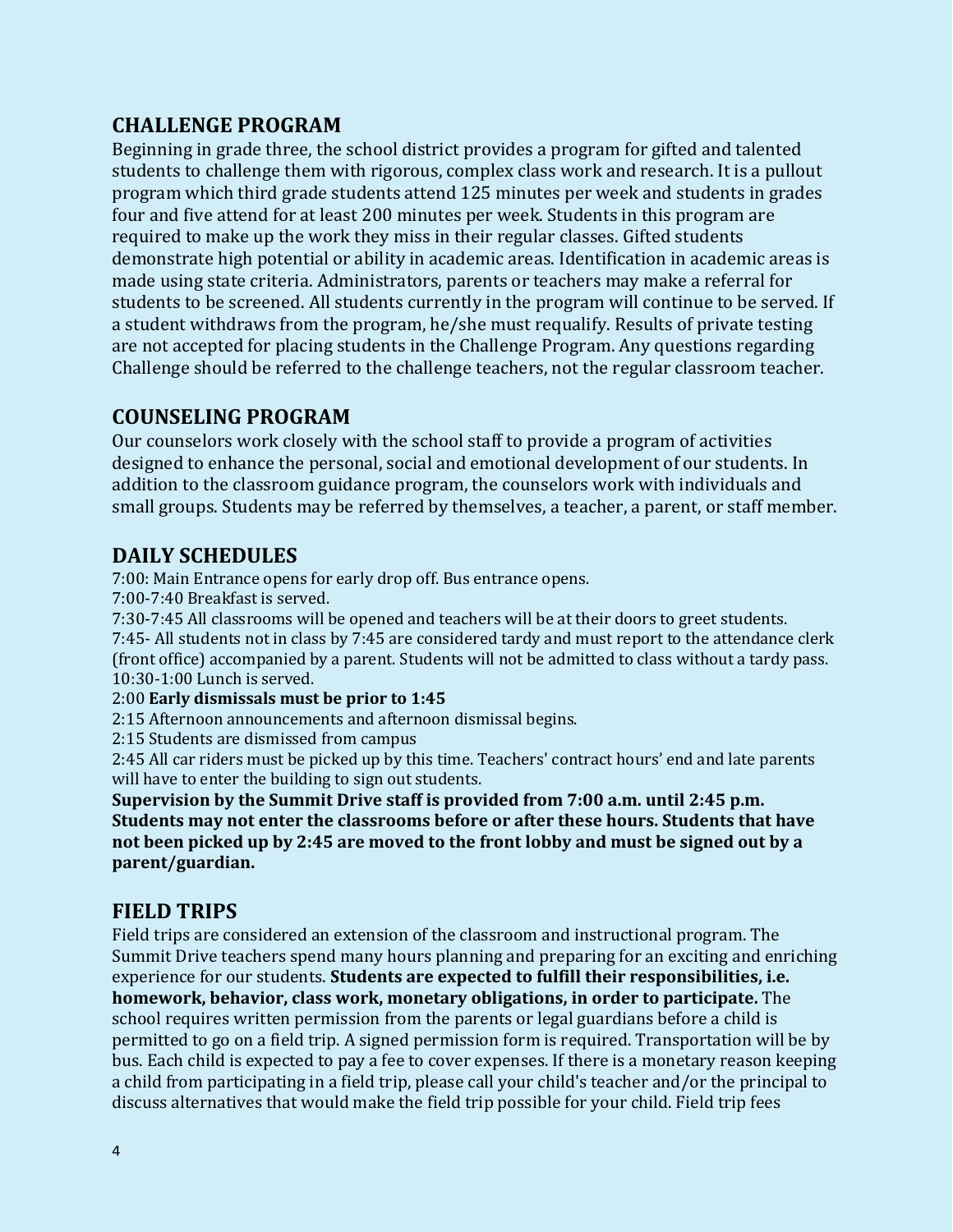cannot be returned if a student has been counted in the original number. The number of students participating determines charges for trips. Exceptions will be considered on an individual basis only in extreme circumstances. Certain field trips require students to bring a bag lunch for the day of the field trip.

**The permission slip, field trip fee, and a bag lunch fee must be turned in to the teacher 24 hours prior to the field trip in order to participate. Any exceptions must be approved by the administration. All medications must be brought to school the morning of the field trip by the parent for all trips leaving before school starts and/or returning after school hours.**

# **FIELD TRIP CHAPERONE**

The selection of field trip chaperones is restricted to parents/guardians of currently enrolled students. Only those selected as field trip chaperones may attend field trips. The number of chaperones is limited and determined by the field trip destination and need for supervision.

# <span id="page-4-0"></span>**GRADING GUIDELINES**

The district's guidelines will be followed in every elementary school in Greenville County. The report card indicates whether your child is working on or below grade level in math and reading. Students will receive a grade of Q, M, P or L in penmanship, music, art or physical education to denote student performance. Students must have all A's and B's and S's in ungraded subjects to make the Honor Roll.

#### **Grading Scale for Grades K-1**

M=The student consistently meets or exceeds end-of-year expectation for this standard P= The student shows expected growth/progress in meeting this end-of-year standard B= The student is beginning to progress forward meeting this end-of-year standard N= The student needs intensive support at school and home to develop this end-of-year standard

#### **Grading Scale for Grades 2-5:**

A=100-90 B= 89-80 C= 79-70 D= 69-60 F= 59-50

**On interim progress reports (each quarter), actual grade will appear. On report card, floor will be calculated.**

#### <span id="page-4-1"></span>**EXTRA CREDIT**

Extra credit opportunities may be offered, however, in an effort to promote further learning or enrich current instruction.

# <span id="page-4-2"></span>**HOMEWORK / CLASSWORK**

Homework assignments are an extension of classroom instruction and should be challenging and meaningful. Teachers at each grade level will explain their homework policies. We encourage parents to provide assistance if needed but to expect their child to be responsible for the assigned work. If you have questions at any time, please contact your child's teacher.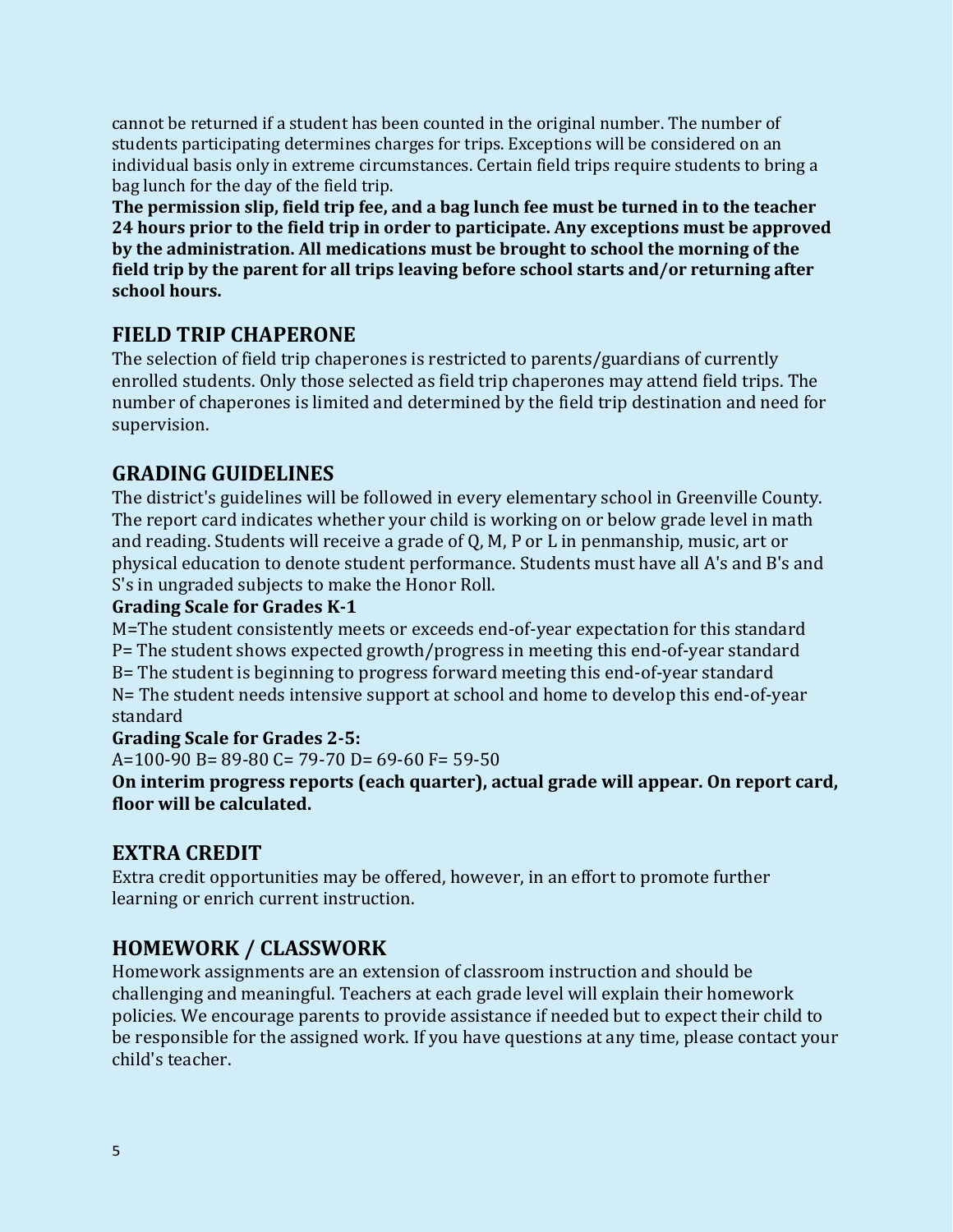# **Homework**

Guidelines for homework are specified in the Policy Manual of the School District of Greenville County and are as follows:

#### **Purpose**

A well balanced learning experience for the student includes work in the classroom, academic study outside the classroom, participation in extra-curricular activities, and opportunities to learn and demonstrate strong leadership and good character. Work outside the classroom, known as homework, should be assigned only when it is beneficial and important to the student's overall program. Homework should be educationally relevant and reasonable; should serve the needs of the learner in meaningful ways; and should promote student engagement in learning through personalization of tasks to fit the students' learning needs, allowing student choice as appropriate. Although there is a place for rote practice and memorization, homework should also involve higher levels of thinking and creativity. The Board expects a reasonable and balanced approach to coursework outside school hours that facilitates a positive high school experience.

#### **Academic Achievement: Homework**

When homework is given, assignments shall reflect the following guidelines:

Homework shall include one or more of the three generally recognized types of homework:

Practice: reinforces newly acquired skills taught in class

Preparation: helps students prepare for upcoming lessons, activities, or tests

Extension: provides challenging, often long-term opportunities for enrichment that parallel class work

Homework shall be carefully planned and explained to the students.

Content and duration of homework shall be personalized to accommodate the age, grade, ability, and readiness of the students.

 $\mathbb D$  Homework shall be assigned with awareness of the home resources available to the student and the family and alternative options offered, where necessary.

Since involvement in extracurricular activities is encouraged and valued, homework assignments that are lengthy shall be scheduled as far in advance as possible.

Daily homework assignments for primary level students (K-2) shall not exceed 30 minutes, including 20 minutes of reading.

Daily homework assignments for elementary students (3-5) shall not exceed 60 minutes.

#### <span id="page-5-0"></span>**INSTRUCTIONAL PROGRAM**

The curriculum at Summit Drive is a combination of all the experiences a student has while in school. Subject areas that are taught include:

Reading Mathematics Social Studies Handwriting Health Language Science Music Art Physical Education, Technology, and Character Education

The School District of Greenville County and the State Department of Education have adopted curriculum standards which teachers follow when planning instruction. These Learner Standards can be accessed on the school's web page. Enrichment and acceleration are provided in all classrooms and by special classes for those students who qualify.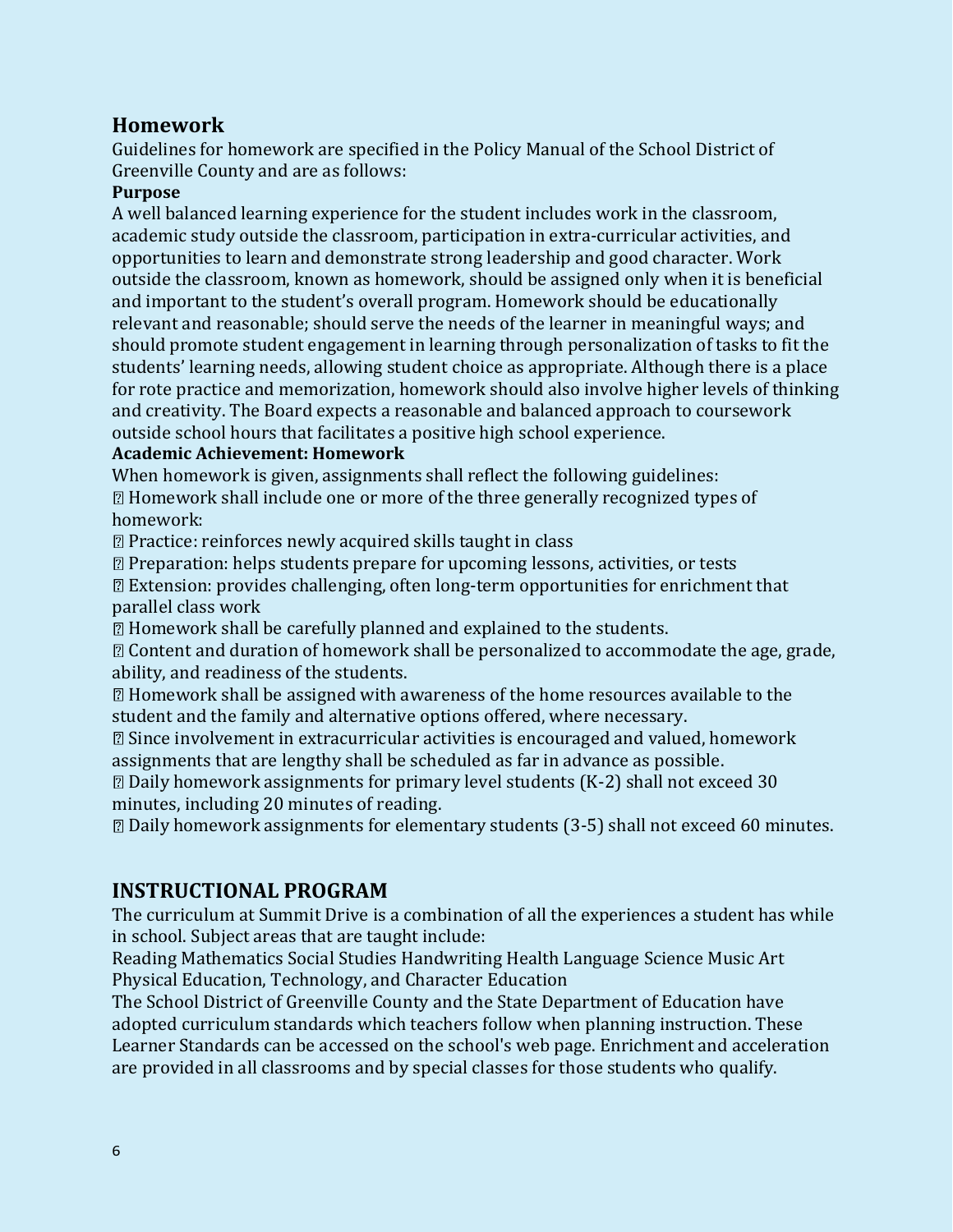# **MEDIA CENTER (LIBRARY)**

The mission of the Summit Drive Media Center is to help students learn by providing books and other media to support curriculum and state standards, to teach students how to use the media center effectively and to create a lasting interest in using the library for information seeking and enjoyment. The goals of the Summit Drive Media Center are:

- To ensure that students are effective users of ideas and information.
- To provide library media materials and services appropriate to the curriculum of the school.
- To provide library media materials and services that meets the information and recreational needs of the learning community.
- To provide library media materials and services that make reading fun for the learning community.
- To provide opportunities for collaboration between the library media specialist and classroom teachers to incorporate information literacy and technology into instruction.
- To promote and provide instruction in information literacy to teachers and students.

# <span id="page-6-0"></span>**PARENT-TEACHER CONFERENCES**

There will be a scheduled conference between the child's teacher and parent/legal guardian at the end of the first 45-day reporting period for **all Kindergarten through fifth grade** parents. Teachers may also schedule conferences throughout the year as needed to share information about a child's progress. Please make every effort to attend your conference. The use of recording devices is prohibited without the permission of the person being recorded. **Parents are encouraged to initiate conferences at any time by writing a note or calling the school office to schedule an appointment with the child's teacher.** When teachers observe the need for additional parentteacher conferences, they will request that parents come in for special conferences. Kindergarten teachers will schedule a second conference with all parents to update student's reading and math progress since kindergartners do not receive report cards

#### <span id="page-6-1"></span>**PERMANENT RECORDS**

A permanent record is maintained in the school office for each student. All information in the permanent record is confidential and is accessible only to the professional staff, and the student's parents and guardian. Please schedule an appointment with a counselor if you desire to review your child's permanent record. When a student transfers to anotherschool outside Greenville County, the records will be forwarded to the new school upon receiving a written request from the new school.

#### <span id="page-6-2"></span>**PLACEMENT OF STUDENTS**

The principal works closely with the classroom teachers, guidance counselors, and assistant principals to assign students to a heterogeneous homeroom class. Parent letters requesting a teacher are not accepted. The placement of all students at the beginning of the school year is considered **TENTATIVE**. Changes in the enrollment may necessitate assigning students to different classes, but every effort is made to limit the changes that are made.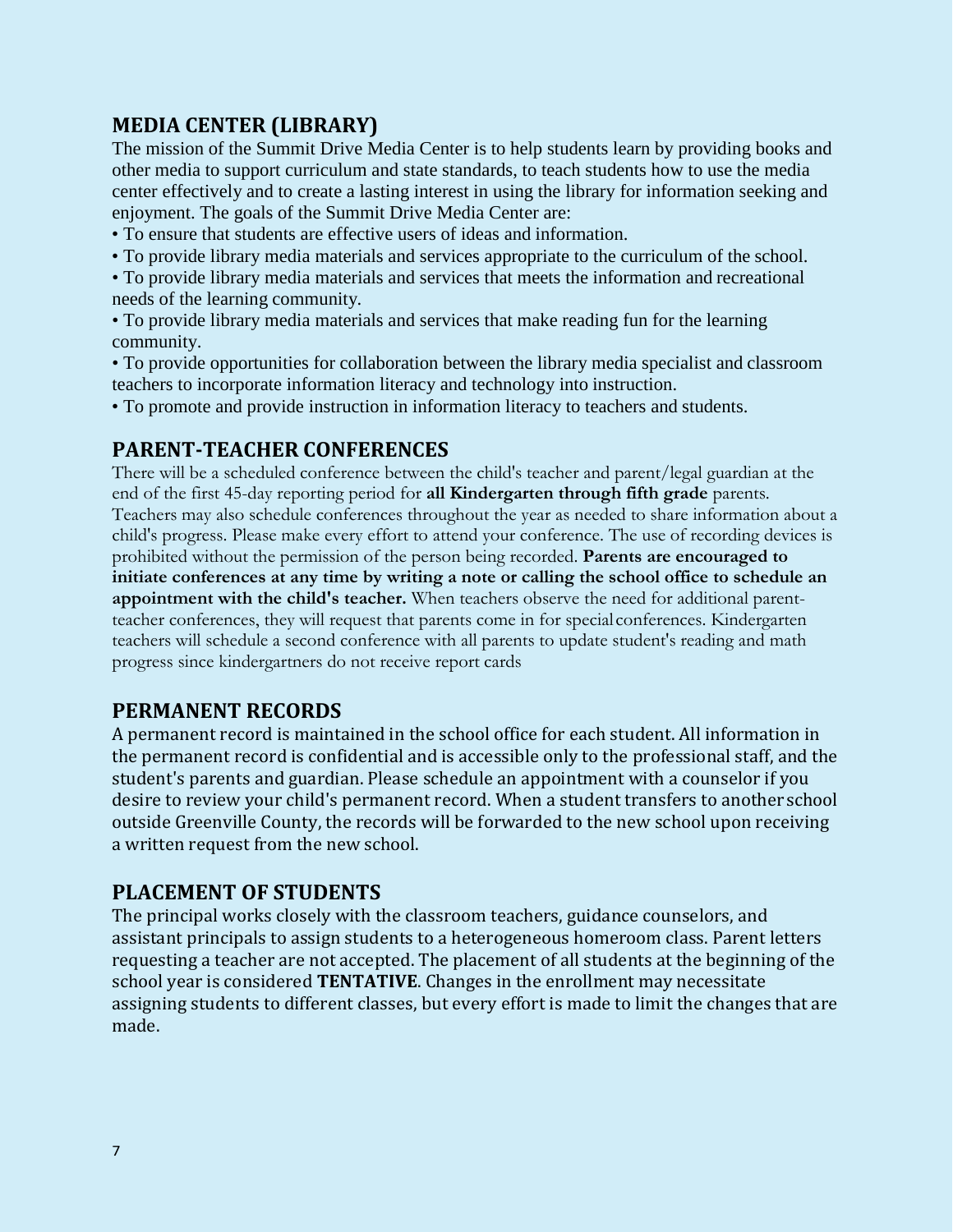# <span id="page-7-0"></span>**PROMOTION/ RETENTION POLICY**

Greenville County Schools' expectations are defined by the curriculum standards adopted by the S.C. Board of Education in the core discipline areas of English language arts, mathematics, science, and social studies.

The district's promotion and retention policy assures that students reach minimal academic standards at each grade level before they are promoted. To ensure that each child has the opportunity to meet these standards, appropriate intervention measures and transitional programs will be available to those who need them. The decision to retain a student will be made only after intervention efforts are unsuccessful in helping students reach certain achievement levels. The following guidelines will be used:

— Although the principal, after consultation with the teacher, makes the final decisionon promoting or retaining a student, he/she must have compelling procedural and/or substantive reasons for not accepting the recommendation of the student's teacher.

— A student with disabilities, as identified by federal and state statutes and regulations, will be subject to promotion criteria appropriate to the student's age and gradeplacement unless the student's Individual Education Plan (IEP), as developed by the IEP committee, addresses and defines alternative learning goals and promotion standards.

— In kindergarten through grade eight, a student may not be retained more than oncein any one grade, and no more than a total of two times unless approved by the Superintendent or his/her designee.

— In the event of a catastrophic illness, injury, or psychological trauma, the school principal may waive promotion criteria for him/her provided that the incident has demonstrated negative effect on the student's academic performance when compared to prior achievement. The principal shall document the circumstances prompting thisaction. — A Limited English Proficient (LEP)/migrant student should be promoted or placedalong with age-level peers, according to this Rule. Retention must be documented with evidence that indicates the determining factors are other than English language proficiency.

#### <span id="page-7-1"></span>**Related Arts Program**

Art, music, and physical education programs are compulsory and students must attend these classes. Art, music, and physical education teachers will work with each class for a 45-minute period each week. (Kindergarten 30 minute period each week). Classroom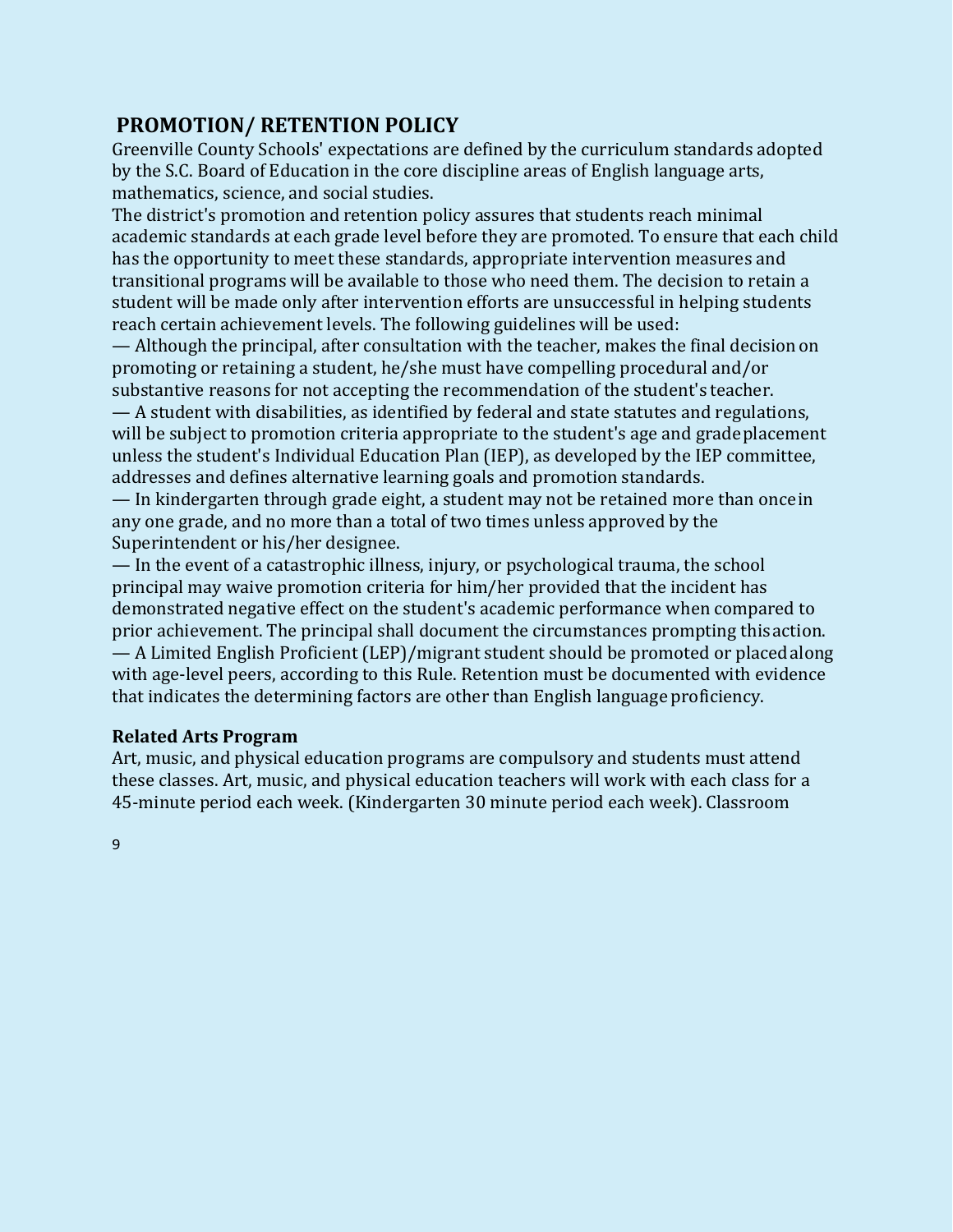teachers will also provide activities in each of these areas outside of the related arts period. Performance is reflected on your child's report card with a grade of Q, M, P, and L.

# **REPORT CARDS/PROGRESS REPORTS/PARENT PORTAL**

A report card is sent home every nine weeks. This report will grade children in reading, languages, spelling, handwriting, mathematics, social studies, science and health, art, music, physical education. If a report is not received at the end of each nine-week period, please notify the child's teacher or school office. Interim progress reports will be sent the first grading period for all students. During the remaining periods, students showing a drop of two letter grades in any subject will receive an interim progress report. Parents can access student grades via the Parent Portal on the internet. Please see the office clerk for log in information.

# <span id="page-8-0"></span>**SPECIAL EDUCATION**

Special education resource classes are for students who qualify according to South Carolina and federal criteria. Due process procedures are followed in the placement; written permission for a psychological evaluation and placement must be obtained from the parents. A child does not qualify just because he/she doesn't make good grades. Parents and teachers must work together to refer a struggling student to the school Assistance Team.

Psychological evaluation, speech, hearing and vision testing is provided through the school district. If you feel that your child could benefit from these services, contact his/her teacher or the principal. It is important to understand that the school is required to follow a specific process in referring students for special services. This is a lengthy process that may extend throughout the school year.

# <span id="page-8-1"></span>**SPEECH PROGRAM**

The Speech Language Pathologist serves students with deficits in the following areas: articulation (speech sound production), language (word meaning, listening skills, grammar, social communications, etc.), voice (hoarse, breathy, nasal) and fluency (stuttering). Speech screenings are completed for all students referred by teachers and parents. Students that have difficulty with the screening will be considered for further evaluation.

# **STANDARDIZED TESTING PROGRAM**

Summit Drive Elementary follows the district and state testing programs. Standardized achievement and aptitude tests are administered and test results are available to the parents. Standardized test data are used to identify those areas in which students show academic strength or weakness and to help the school improve the instructional program. Parents will receive a copy of their child's test results. Our counselors are always available to answer any questions or provide explanation about your child's test scores.

# <span id="page-8-2"></span>**SYLLABUS**

Grade level long range plans can also be accessed on the school's web page. At the beginning of each school year, parents may also request a hard copy. This long range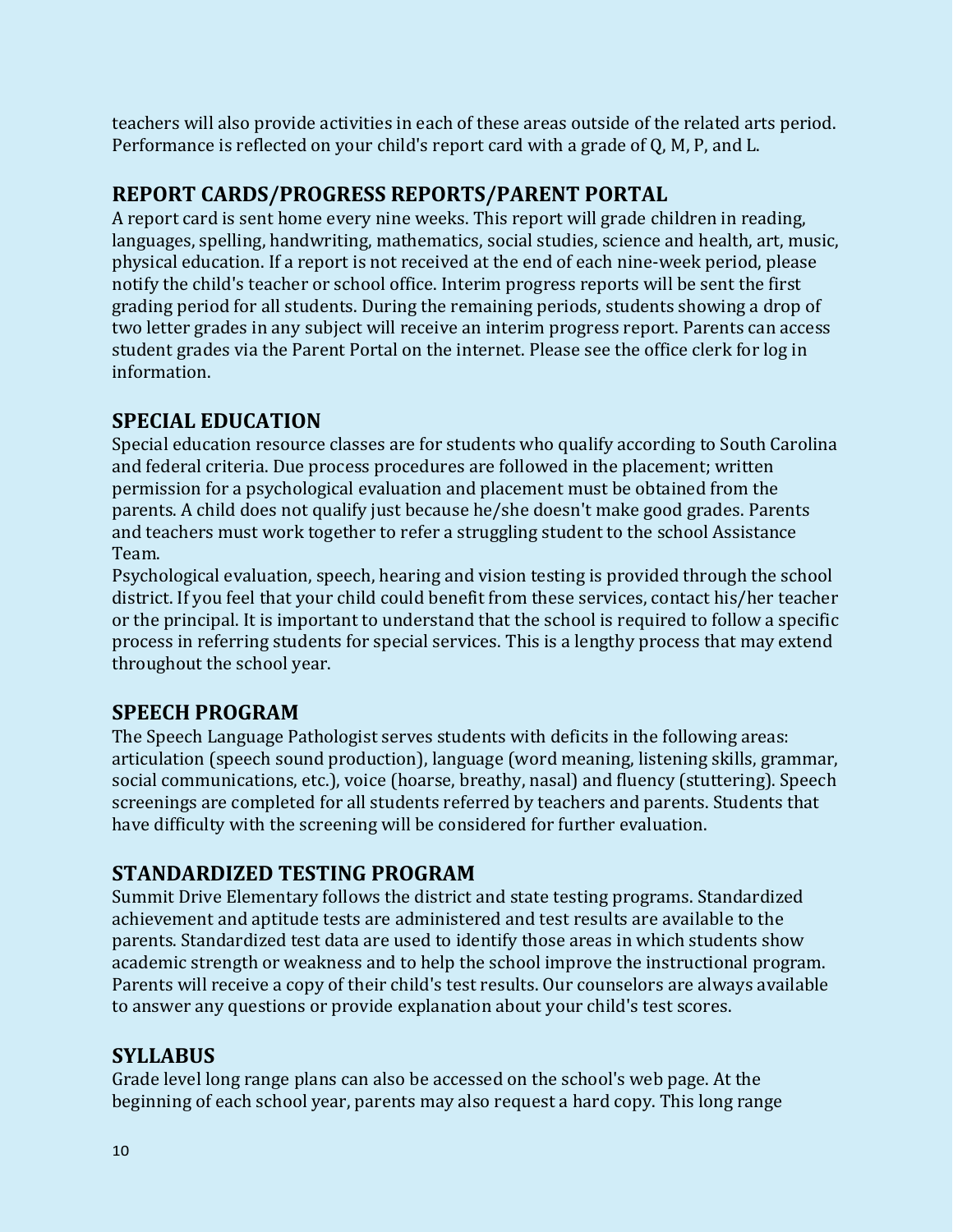academic plan will help parents track the delivery of the S.C. curriculum standards from August to June.

# <span id="page-9-0"></span>**TEXTBOOKS**

Students will have textbooks assigned to them by their teacher. Pupils are responsible for keeping their books in good condition. Pupils losing or damaging a book (textbook or library) shall be required to pay for such books. Should a lost text book that has been paid for be found, the money will be refunded. Textbooks serve as the major resource for concepts and skills taught by the classroom teacher. Students are permitted to take their texts home, but must be responsible for their care and return to school.

# **TRANSPORTATION (CARS/WALKERS/BIKE RIDERS)**

Patrols are on duty at crosswalks by 7:15AM. When walking to school, children should cross at crosswalks under the direction of the adult crossing guard. The bike rack is located between the car and bus parking lots. Bicycles should be locked at all times. The school cannot be responsible for the theft or damage to any bike. At dismissal, bus riders are dismissed first and then all other students by hallway. Car riders will be assigned a number that must be kept in the front window of the vehicle that will picking up the child. If a car number is not displayed, parent or designee must pull into the parking lot and show identification to the attendance clerk in the office. It will be checked to verify whether the student can be released with the designee on the emergency form. If a student is to go home in a different manner, WRITTEN permission should be sent to the school or you should call no later than 1:45PM.

**Parents may not enter the front of the school to pick up their children as they are dismissed from 2:15 to 2:30 pm.** This is for the safety of your child/children. If you have a scheduled appointment, you must sign in and wait in the main office until dismissal is over to go to your child's classroom.

#### **Safety Procedures for cardrivers:**

If an effort to keep our students safe and due to past issues, please refer to thesafety procedures listed below. Thank you.

•SLOW DOWN when driving through the car line. The recommended safe speed in any parking lot is 5 mph or less. Remember that a child can run in front of your car unexpectedly, giving you little reaction time.

•Dropping your child off in the parking lot and having them cross the crosswalk on their own is not permitted! Children must be accompanied by an adult.

•We are a NO CELL PHONE ZONE school.

•Breathe Better (B-squared) is anti-idling program to promote a healthier environment. There are signs that prompt drivers to remember to turn off engines while waiting on their children at dismissal. Thanks in advance for helping us promote a healthier environment. **Students who walk across the street or ride a bicycle:**

It is strongly encouraged for all parents to pick their children up through the car line. For parents who have done this for several years and those that may consider this form of dismissal, please note key points listed below:

•Crossing guards are not employed by the city to watch students. They are responsible to cross them safely at the crosswalk at 7:15 am and again at 2:15 pm. If you are walkingyour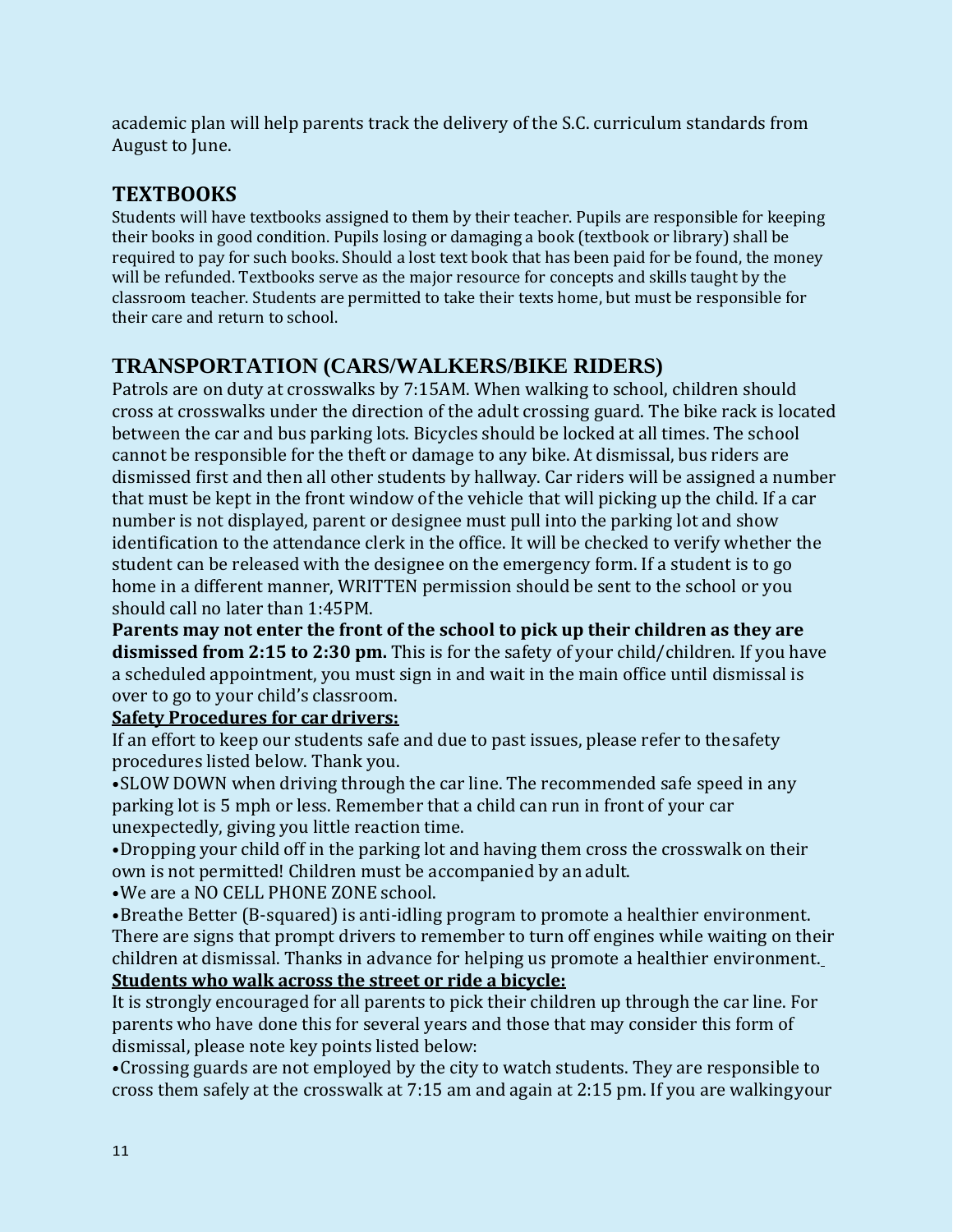child to and from school, please listen for her instructions. Remember to walk between the white lines.

•Parents of walking children MUST arrive at the crosswalk NO LATER THAN 2:15 pm for pick-up or your child will be returned to the school.

•The church is private property and the property needs to be respected.

•All students who are kindergarten and first grade walkers will be assigned a numbered card each day. A designated staff member will meet a parent or designee at the fence line at the top of the school hill before crossing the street with the crossing guard and match the students tag number with the card you that you are issued. The designee may be a 4th or 5th grader. Any kindergarten or first grade walker who does not have a designee present, will be taken back to the school building. The parent or designee will be required to come to the school office to pick up the child at this point.

# **TRANSPORTATION CHANGE**

Please call the school office at 355-8800 **before 1:45** should you need to make a change in student transportation. **Be sure to call daycares to notify them of any changes.** Remember to send your child's teacher a **written note** about such changes. **All notes must state student's first and last name and teacher's name.** Please submit all **permanent** transportation changes or changes in address to the front office in a prompt manner.

# **Articles Prohibited at School**

Anything that might be a hazard to the safety of other children or interfere in any way with school procedures may not be brought to school. Such items as guns, caps for guns, bean shooters, knives, matches, lighters, cigarettes, pornographic material, non-prescription drugs or pills, and alcoholic beverages are not permitted and will be taken away from the student. Prescription drugs and inhalants are not allowed without a physician's permission in writing and on file in the Health room. Any abuse of this policy will be dealt with according to school district policy. Fighting, drugs, and weapons at school may result in suspension. Students are in school to study and learn; therefore, no toys are allowed at school unless the teacher specifies a purpose. In addition and in order to protect school equipment and property, chewing gum is not permitted during the school day.

# **ATTENDANCE (Summarized by Greenville County Rule JBD)**

- A principal has the authority to approve or disapprove all student absences
- Students are counted present only when they are actually in school, on homebound instruction, or are present at an activity authorized by the school principal.
- A student is considered in attendance when present for at least three (3) hours of a school day.
- A written excuse for a student's absence must be turned in within two (2) days of the student's return to school. An excuse should include the reason for and the date of the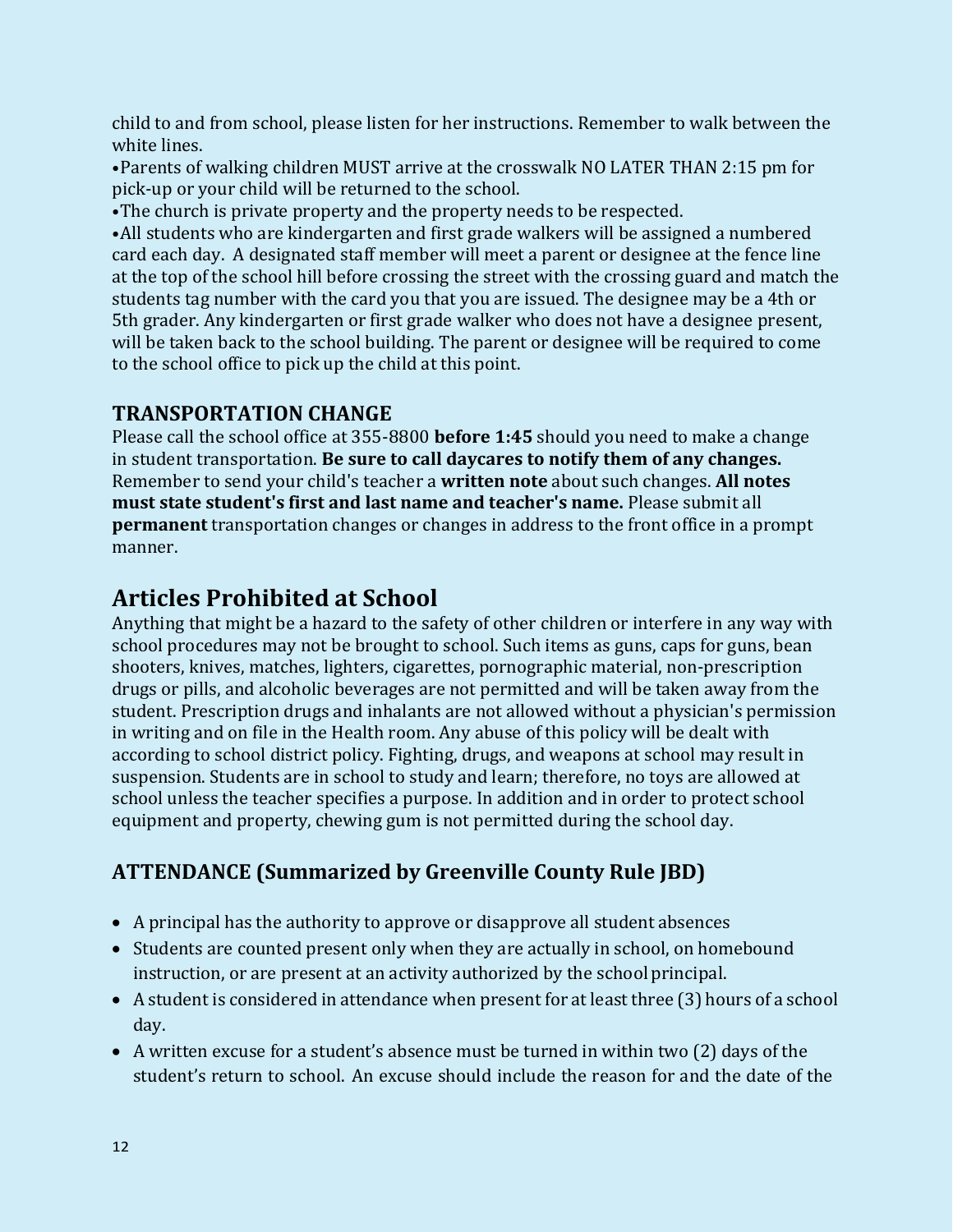absence. If a student fails to bring a valid written excuse to school, the absence(s) will be coded as either unverified or unexcused.

- A parent may provide up to 10 parent notes excusing a student illness or an absence related to an immediate family member's illness or death. However, in order for any subsequent absence related to an illness to be lawful it must be supported by a physician statement/medical note. Beginning with the  $11<sup>th</sup>$  parent note, such excuses will be considered unlawful and will be coded as unexcused, unless approved by the principal as a lawful absence.
- In order to receive high school credit after accumulating a combination of 10 parent notes and/or unlawful absences, "seat time recovery" will be required for any subsequent unlawful absence or parent note that was not approved by the principal.(*Note*: the 10 day absence limit applies to each 180-day course and should be considered 5 days for each 90-day course.) A student must attend the majority of a class session during a school day to receive credit for that class.
- A student must be in attendance for the majority of a class period for Carnegie credit purposes.

**Truancy** - A child, ages 6 to 17 years, is considered truant when the child has three (3) consecutive unlawful absences or a total of five (5) unlawful absences. The term "unlawful absence" shall refer to any absence without a written excuse, or any parent note after ten (10) that was not excused by the principal.

When a student accumulates 5 unexcused absences, the school will make reasonable efforts to meet with the parent(s) or guardian(s) to identify the reason(s) for the student's unlawful absences. These efforts will include telephone calls, home visits, letters and e-mails. During the meeting, a written "intervention plan" must be developed with the parent(s) or guardian(s) to improve the student's attendance. A student, age  $12 - 16$ , should also participate in the meeting. The intervention plan must include:

- Reasons for the unlawful absences;
- Actions to be taken by the parent(s) or guardian(s) and student to resolve the causes of the unlawful absences;
- Actions to be taken by intervention team members;
- Actions to be taken in the event unlawful absences continue;
- Signature of the parent(s) or guardian(s) or evidence that attempts were made to involve the parent(s) or guardian(s);
- Signature(s) of school officials participating in the meeting.
- Documentation that the parent(s) or guardian(s) were apprised of the South Carolina Compulsory Attendance Law.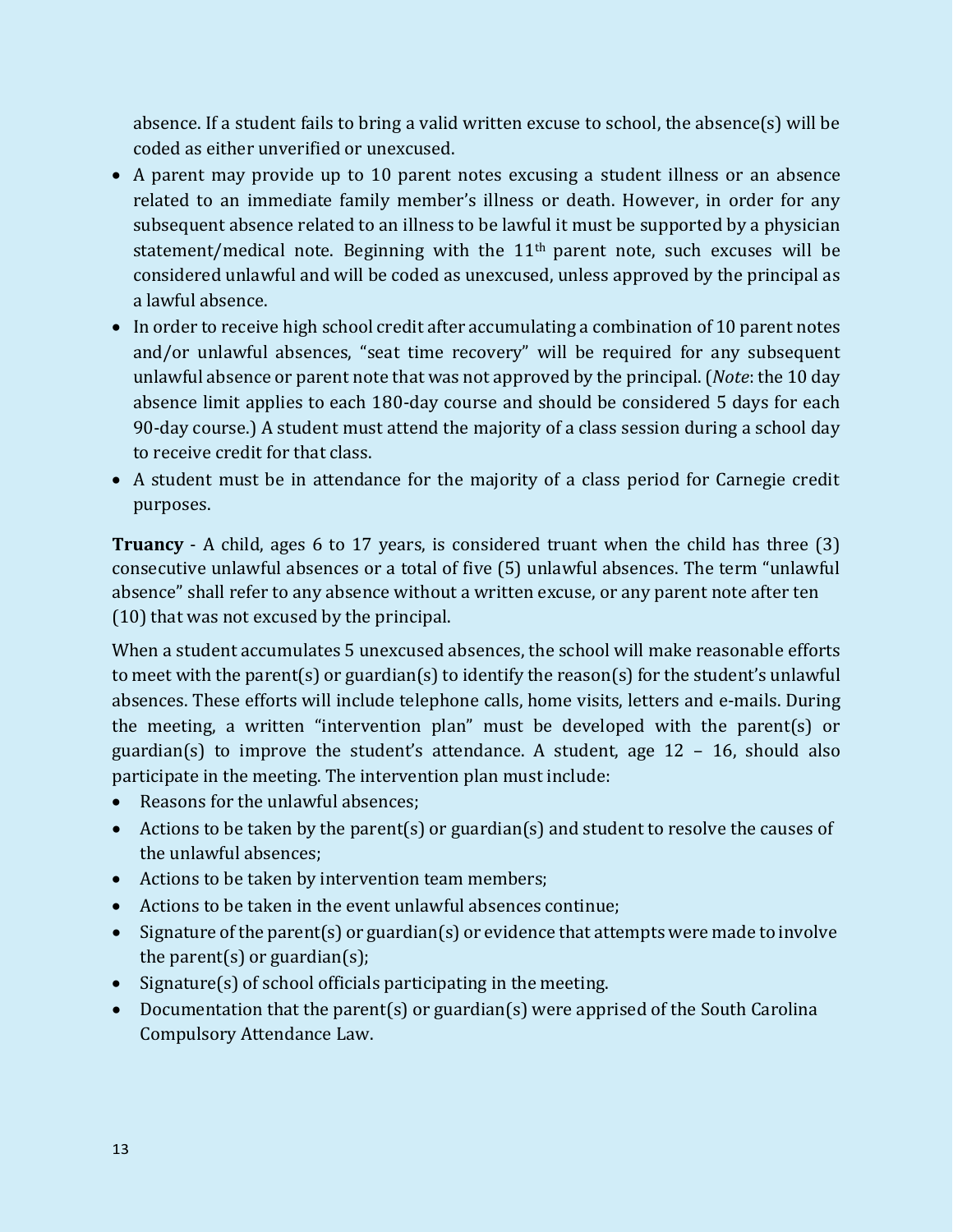If possible, the intervention plan should be completed in the IMS system. If completed outside of the system, the individual completing the plan must document in IMS that a plan was completed on paper and a copy is on file.

If a student accumulates two additional unlawful absences after an intervention plan has been established, the student will be referred to the appropriate attendance supervisor. The Attendance Supervisor Referral Form, a summary of the student's attendance and the intervention plan will be sent to the attendance supervisor from the school. The attendance supervisor shall intervene in an attempt to improve the student's attendance.

Absences, the student is considered to be a "chronic" truant and should be referred to the attendance supervisor again. The Attendance Supervisor will make a decision regarding a possible referral back to Family Court based on the circumstances.

**Transfer of Plans -** If a student transfers to another public school in South Carolina, intervention plans shall be forwarded to the receiving school. School officials will contact the parent(s)/guardian(s) and local team members to review the plan and revise as appropriate. Court ordered plans may be amended through application to the court.

#### **TARDIES**

School begins promptly at 8:00 am. Students must be **in their classroom by this time.**  Students and their parent who come late must stop by the office to be recorded present and to receive a pass to class. The first fifteen minutes of each day are very important. This is the time that the teachers explain much of the work for the morning. This makes it imperative that you make every effort to have your child at school on time. Parents are strongly encouraged to begin arrival on campus at 7:30 to allow for traffic backup. All tardies along with absences are recorded in the student's permanent record. Once you have accumulated SIX tardies you will be called in for an attendance intervention conference with a school administrator and the attendance clerk.

# **BULLYING, HARASSMENT, AND INTIMIDATION**

The District is committed to fostering an environment that both promotes learning and prevents disruptions to the educational process. Accordingly, the District prohibits all forms of bullying, discrimination, harassment, or intimidation. As provided in Board Policy and Administrative Rule JCDAG, students and parents may file a report of bullying, discrimination, harassment, intimidation, or misconduct by other students, employees of the District, or third parties involved in the school setting.

All reports should be filed with the principal or his or her designee. Reports may also be filed by a student's parent. If the allegation is against the school's administration, the student or parent should file a report directly with the District's Parent Resource Representative. (See Policy JA for contact information). Anonymous reports may be made, but those reports must provide the District with adequate information in order to begin an investigation.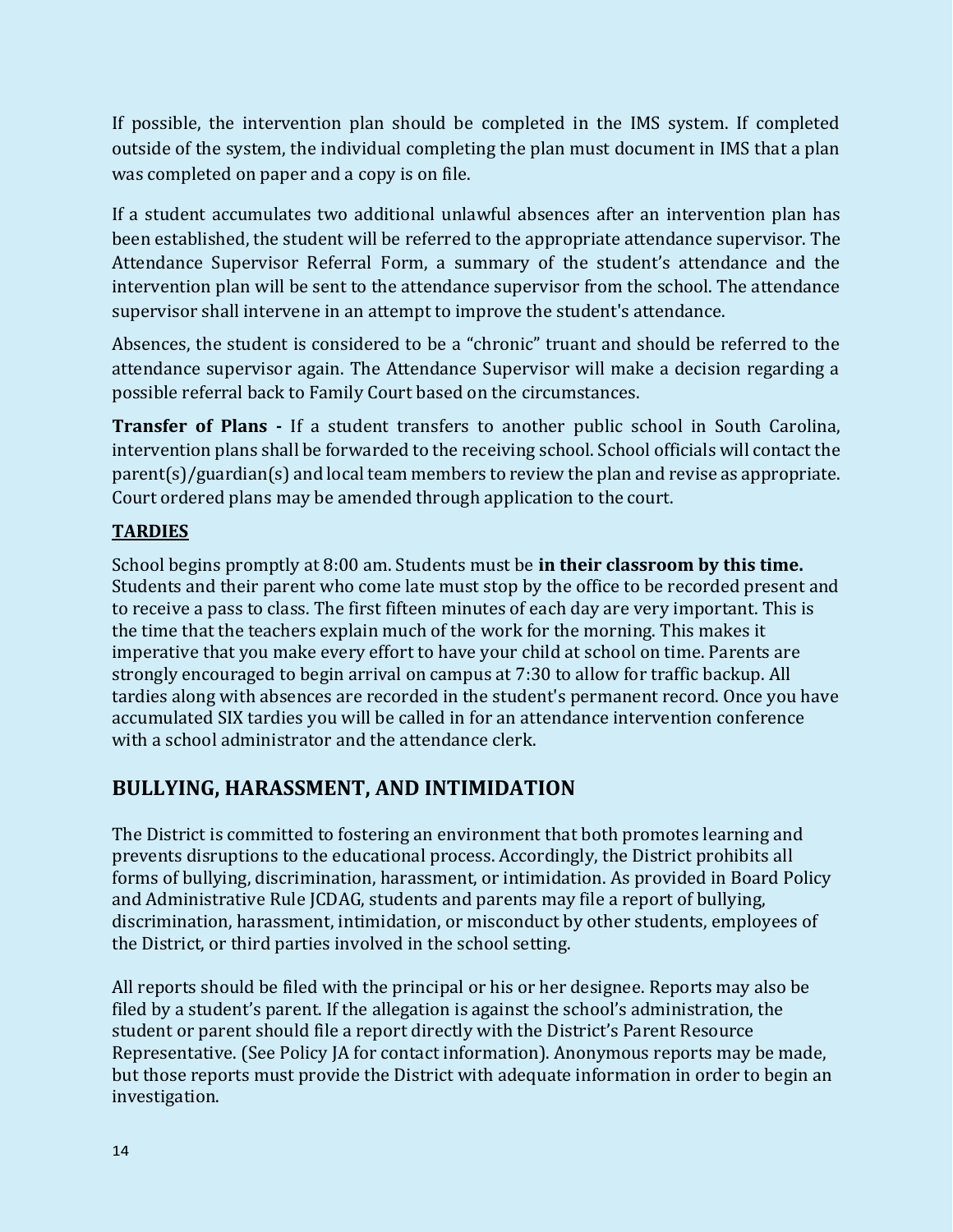Additionally, students and parents should immediately report any concerns related to employee interactions with students that are inconsistent with the requirements and expectations contained in Board Policy GBV. Concerns that should be immediately reported to a school's administration include potential mistreatment of students and other conduct by employees that could constitute inappropriate interaction or communication, including those sexual in nature.

#### Investigations and Consequences

Reports will be investigated promptly, thoroughly, and confidentially. The investigation shall include appropriate steps to determine what occurred and to take actions designed to end the harassment, intimidation, or bullying, and prevent such misconduct from reoccurring. The student and his/her parent shall be informed of the results of the investigation and shall be advised how to report any subsequent issues. Any discipline of students or staff shall remain confidential.

If the investigation determines that inappropriate conduct has occurred, the administration shall take reasonable, timely, age-appropriate, and effective corrective action. Examples of corrective action include, but are not limited to, disciplinary action against the aggressor, up to and including termination of an employee or expulsion of a student.

The District prohibits retaliation or reprisal in any form against a student or employee who has filed a report. The District also prohibits any person from falsely accusing another person.

#### Appeals

Notification of the outcome of the investigation will be issued in writing to the complainant and the complainant will be informed of the right to appeal. An appeal related to disability discrimination or harassment should be made to the District's 504 Coordinator. An appeal regarding color, race, or national origin should be made to the District's Title VI Coordinator. An appeal regarding sexual harassment, sexual misconduct, or gender discrimination should be made to the District's Title IX Coordinator. (See Policy JA for contact information). A complainant may then appeal the decision of the coordinator to the Superintendent or his or her designee.

A complete copy of the District's Policy, Administrative Rule, and report form referenced above can be located at [http://www.boarddocs.com/sc/greenville/Board.nsf/Public#.](http://www.boarddocs.com/sc/greenville/Board.nsf/Public) You may also receive a copy of Policy JCDAG, Administrative Rule JCDAG, or the report form from your school upon request.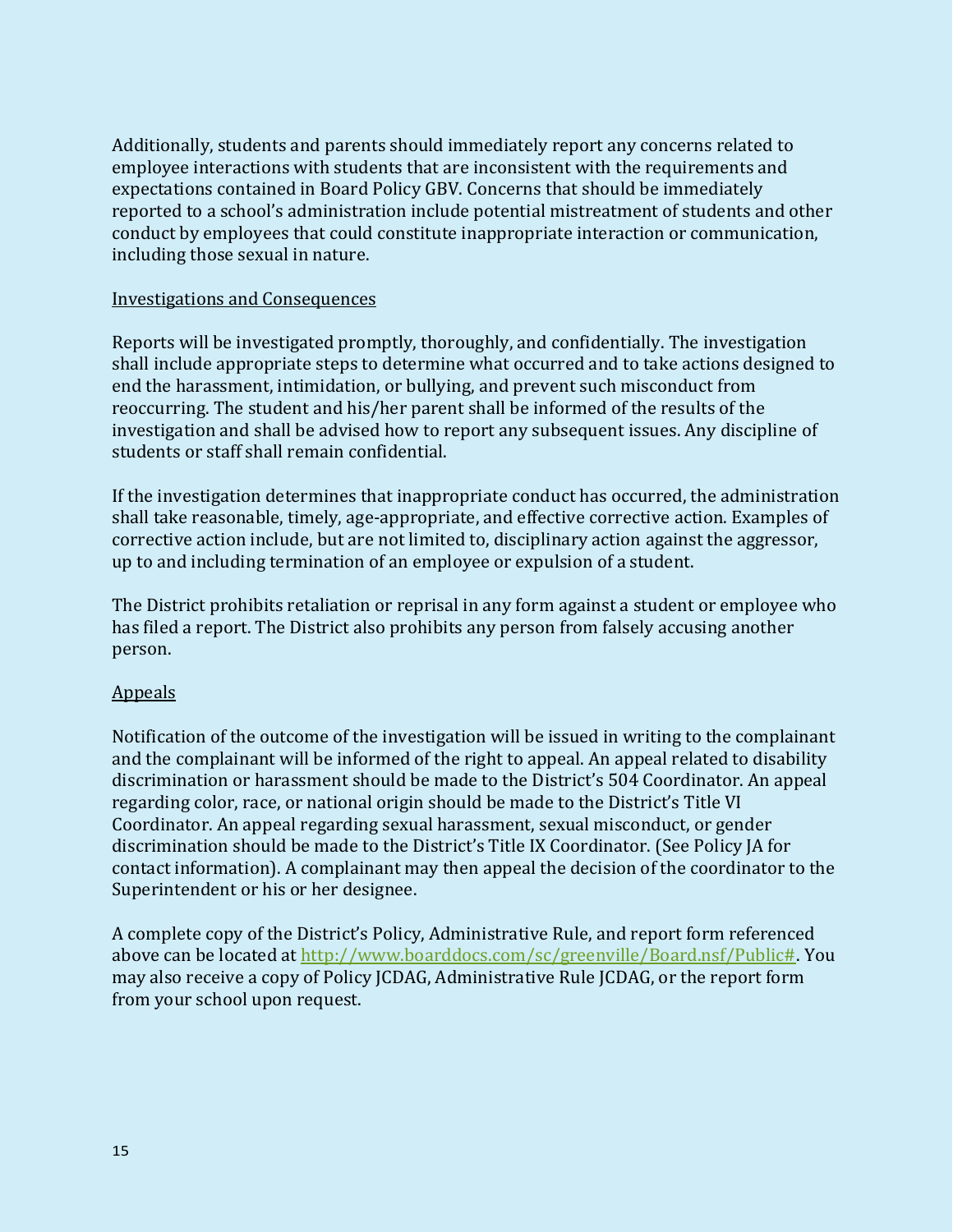#### <span id="page-14-0"></span>**BUS TRANSPORTATION**

According to state law, bus transportation to and from school is provided for all children who live more than 1.5 miles from school. The school district transportation department is in charge of routes and schedules. The driver of the school bus is in full charge of the pupils and the bus. It is a privilege to ride the bus. **Safety demands complete cooperation. Due to the large number of students riding the bus daily, we will not allow students** 

**to ride home with other students.** If it is necessary to change your child's plans for transportation, a written note to the office is required. Students' behavior and observance of rules and regulations will determine whether they continue to have this privilege.

• If misbehavior occurs, a school bus disciplinary report is filled out by the bus driverand submitted to the assistant principal for appropriate action.

• A copy of the disciplinary report is sent to the parent and filed with the bus supervisorin the transportation department.

• After due warning has been given to the student and parents, the principal may suspend the student from bus transportation.

**Each bus rider is expected to:**

**Follow the driver's directions the first time given, Sit in the assigned seat Keep hands, arms, legs, and objects to him/herself Refrain from cursing, name calling, gestures, or loud talking, Refrain from pushing, shoving, or annoying other students, Refrain from eating, drinking, chewing gum, or littering, and**

**Abide by the school district's discipline code**

**If a student violates these bus rules, certain consequences will follow:**

1st Step - Contact the parents

2nd Step - Suspend the student for 1-5 days

3rd Step - Suspend the student for 5-10 days

4th Step - Suspend the student for 10-15 days

th Step - Suspend the student from riding the bus

**If students violate these rules, consequences will follow. If a student damages a school bus, the student responsible for the damage will be suspended from riding the bus until restitution has been made. Prices for damage are subject to change. Fighting, drugs, weapons or any action, which endangers the safety of the driver or other students on the school bus could result in a lengthier bus suspension or permanent suspension from the bus.**

#### **Bus Tags for K5 & 1st grade students**

**Bus tags are mandatory for kindergarten and first grade students who ride the bus.**  For each newly enrolled 4K, 5K, and 1st grade student requesting bus transportation after the start of school, a tag with the appropriate information will be made. The new student will receive a numbered ID tag before being placed on the bus in the afternoon at the conclusion of the first day at school. Students will wear their tag all year.

The parent/guardian must be present at the regular bus stop both during the morning pickup and afternoon drop-off of their 4K, 5K for 1st grade child. The parent/guardian will be given four (4) numbered cards to distribute to any designee to be at the stop in their place. The designee may be another adult or student (5th grade or higher). A Bus Stop Tag Application is to be furnished by the school, completed and returned by the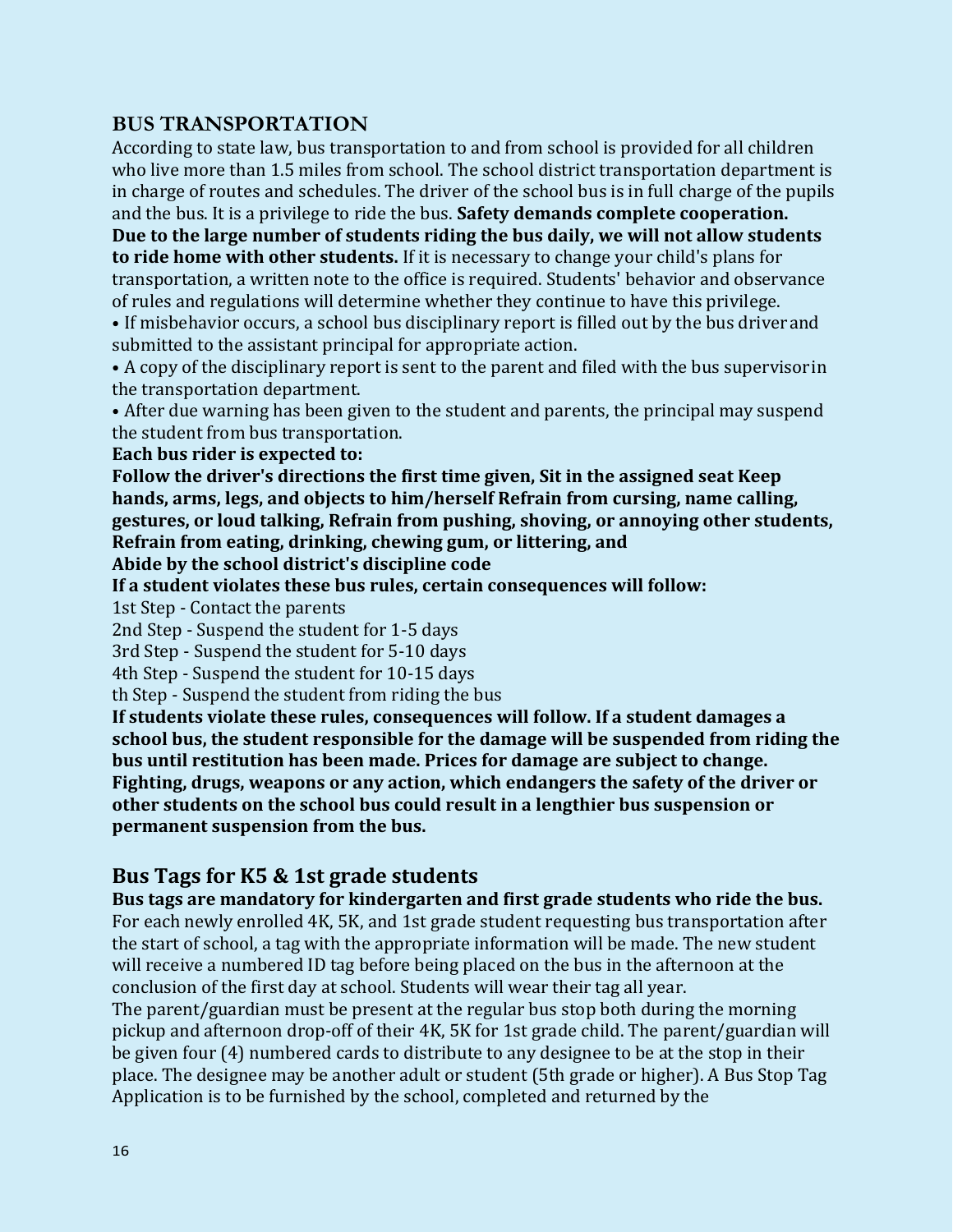parent/guardian to the school before the student rides the bus. The person may serve as a designee for multiple children. The parent/guardian is ultimately responsible for the safety and conduct of his/her child at the regular school bus stop. If a 4K, 5K, or first grade student is preparing to depart the bus at their assigned stop, whether alone or in a group, AND the parent/guardian/designee, with the numbered card, is not present at the bus top, the student may be returned to his/her elementary school. When a student is returned to the elementary school, school staff will contact the parent/guardian via contact information that has been provided by the parent/guardian. If the parent/guardian cannot be located, the matter could be referred to Greenville County Schools Law Enforcement Division, appropriate local Law Enforcement Agency, and/or the Greenville County Department of Social Services (DSS). After two (2) incidents of the parent/guardian/designee, with the numbered card, not being present at the bus stop for PM drop off, all transportation services will be discontinued until a parent conference is held with school administration. Should additional incidents occur after this meeting, it may result in additional loss of bus privileges, up to and including, the remainder of the school year.

#### **CAFETERIA - BREAKFAST AND LUNCH PROGRAM**

Nourishing, well-balanced meals are served each day for students and staff. Foods for those with special dietary needs will be prepared if the request is made in writing at least one week in advance. The cafeteria uses a computerized payment system. Students may pay for meals by the week or month or by the day at the cash register. A running total is maintained on the computer. Students access their account by entering their assigned number. Any student who owes money to the cafeteria will be provided an alternative meal. **Parents are requested to put lunch money in an envelope with the child's name, amount, and name of teacher on the front. This will aid the lunchroom staff in crediting the proper account. Parents may also pay for meals online by visiting the Greenville County Schools website:** 

**<http://gcsfans.com/index.php?sid=0511081654589176&page=prepaidacct>**

Parents are invited to have lunch with their children at any time. so he or she will be included in the lunch count.

- Parents are encouraged to be aware of the exact time their child eatslunch.
- Upon arriving, please **SIGN IN at the office and get a VISITOR'S BADGE**.
- If parents arrive early, please wait in the lobby area rather than going to your child'sroom.

• Parents are asked to say good-bye to the child in the cafeteria and the child is to leave with their class at the end of his/her lunchtime.

The **Free and Reduced Lunch Program** is available under the National School Lunch Program. An application form will be given to enrolling students. Parents will be notified in writing of eligibility. Parents will need to pay for a child's meal until their application has been returned to the school and approved.

Weekly breakfast/lunch menus are available by visiting the Greenville County Schools website. If you do not have access to a computer, please let your student's teacher know so that a hard copy can be sent home every Friday. Food and Nutrition Services expects payment either in advance or at the point of service. If parents or guardians find it impossible to pay for student meals, please apply for free and reduced meals by completing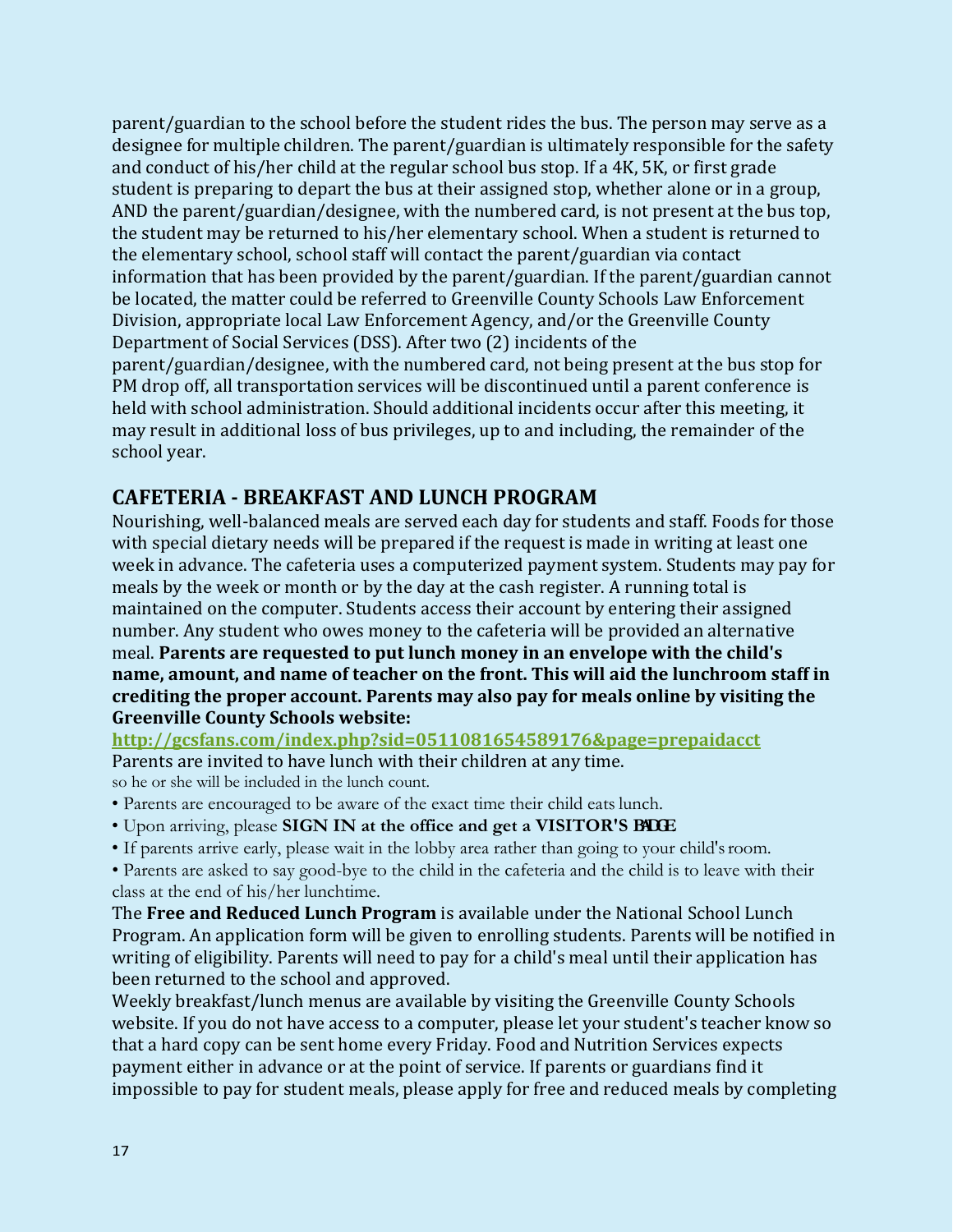an application available from your local school Cafeteria Manager. Students who owe money to the school cafeteria will not be offered a regular school meal but will be provided an alternative meal (i.e., cold cheese sandwich and milk).

Meal Prices

| <b>All Students</b>                                        | <b>Adults</b>                                                             |
|------------------------------------------------------------|---------------------------------------------------------------------------|
| Breakfast and Lunch are free for all<br>students (2021-22) | Lunch \$3.25<br><b>Breakfast</b><br>\$2.00<br><b>Extra Milk</b><br>\$0.65 |

# **Cell Phone and Personal Electronic Devices**

Cell phones and other personal electronic devices are not needed during the school day. Students have ample access on campus to technology tools and devices for research and reference. Should a student need to contact a parent or family member during the school day, teachers or office staff can assist them. Cell phones or personal electronic devices found in the possession of students will be confiscated and returned to the parent.

# <span id="page-16-0"></span>**COMPUTER USAGE**

#### **Greenville County Schools Data Security and Use of Technology Rule EFE**

#### **Introduction**

Each employee, student or non-student user of Greenville County Schools (GCS) information system is expected to be familiar with and follow the expectations and requirements of this administrative rule. The purpose of this rule is to ensure that individuals are aware of their responsibilities regarding the Internet and related technology and equipment. This rule also helps ensure the safety and privacy of current and former employees and students.

A. Legal Requirements

GCS is committed to complying with applicable information security requirements and relevant information security standards and protocols. These requirements include, but are not limited to the following:

- 1. The Family Educational Rights and Privacy Act (FERPA)
- 2. Children's Internet Protection Act (CIPA)
- 3. Individuals with Disabilities Education Act(IDEA)
- 4. Children's Online Privacy Protection Act(COPPA)
- 5. Health Insurance Portability and Accountability Act (HIPPA)

Users of GCS's network are required to adhere to state and federal law as well as board policy. Any attempt to break those laws or policies through the use of GCS networks may result in discipline or litigation against the offender(s) by the proper authority. GCS will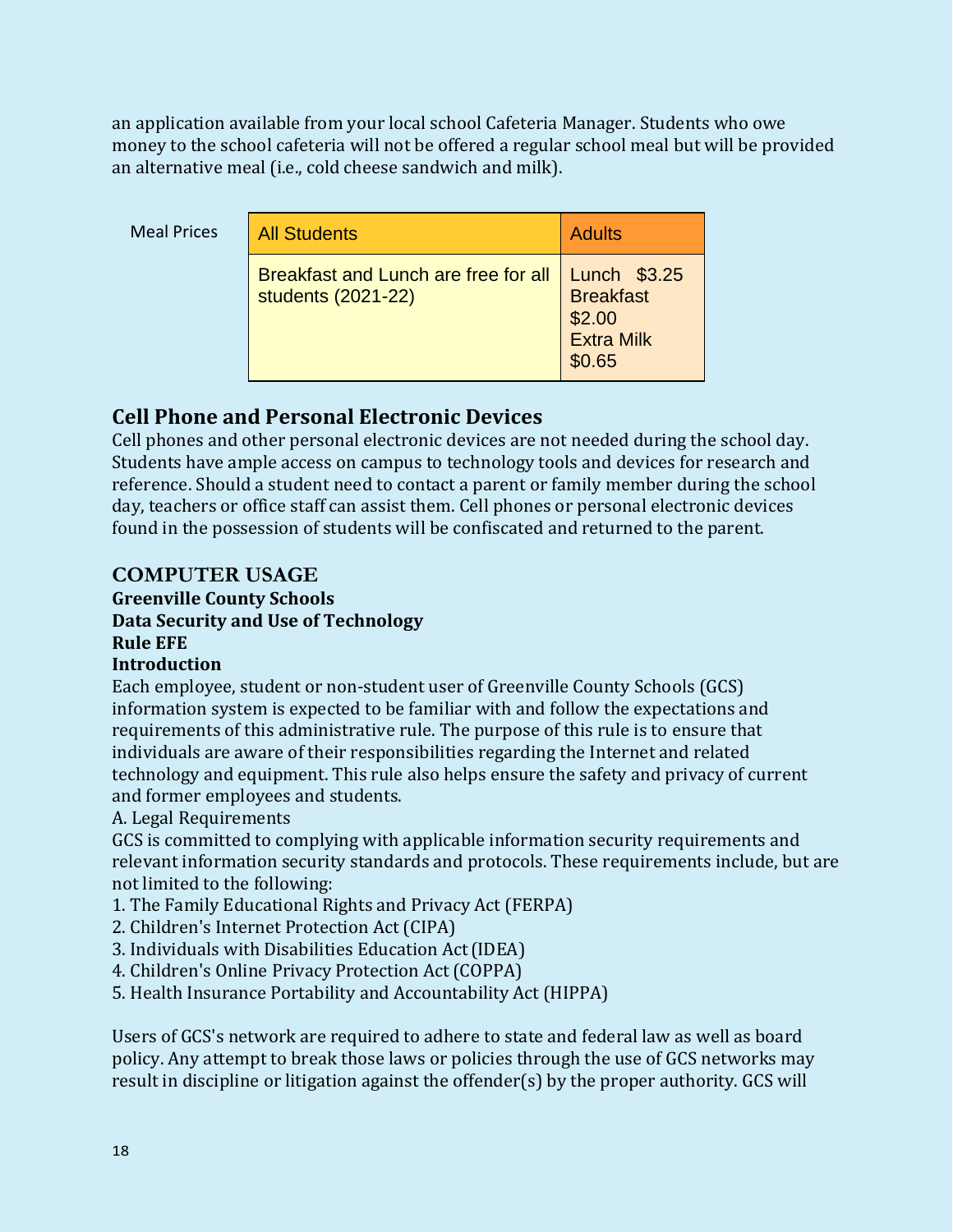provide any information necessary in order to fully cooperate with the appropriate authorities in the civil and/or criminal process.

(16)

B. Acceptable Use

GCS provides computer, network, e-mail, and Internet access to individuals as part of the learning environment. The use of these resources is a privilege and not a right. While these systems have the power to deliver a vast number of resources to classrooms and enhance education, their effectiveness depends on the responsible and ethical use by every individual. Violation of this administrative rule will result in the loss of this privilege and may result in discipline or litigation in accordance with board policy and state and federal law.

Student Acceptable Use

This section is dedicated to provide GCS students with guidance of acceptable use of the district's information technology resources, including but not limited to:

1. The internet, intranet, e-mail, portal;

2. District assigned computing devices such as personal electronic devices, laptops, desktops and portable storage; and

3. The District's network and supporting systems and data transmitted by and storedon these systems.

A. Compliance with Copyright Laws

Students are to follow copyright laws at all times. Students should refer all questions regarding copyright concerns to administrators at their school.

B. Filtering and Monitoring Computer Resources

The District takes reasonable precautions by using filtering software to keep inappropriate Internet sites and e-mail out of the classroom. The District strongly adheres to the guidelines set forth by COPPA and CIPA when installing filtering/monitoring software devices on District equipment. The District does not supervise individual e-mail accounts. 1. The District reserves the right to review any e-mail sent or received usingDistrict equipment and e-mail accounts.

2. Students must adhere to the behavior expectations while using technology ande-mail, including but not limited to those expectations contained in board policy. The District's Behavior Code is Board Policy JCDA.

3. Technology is constantly changing and evolving. Due to the nature of the Internet, online communications, and evolving technology, the District cannot ensure or guarantee the absolute safety of students during the use of technology, including email and the Internet. Parents and students should contact the school immediately with any concerns related to the use of technology.

C. Prohibited Uses of GCS Resources

The following uses of GCS computer resources by students are prohibited from:

1. The use of school computers for commercial purposes.

2. The use of obscene, bullying, profane, lewd, threatening, disrespectful, or gang related language or symbols.

3. The bypass or attempt to bypass any of the District's security or contentfiltering safeguards.

4. Allowing another person to use the computer under your District login.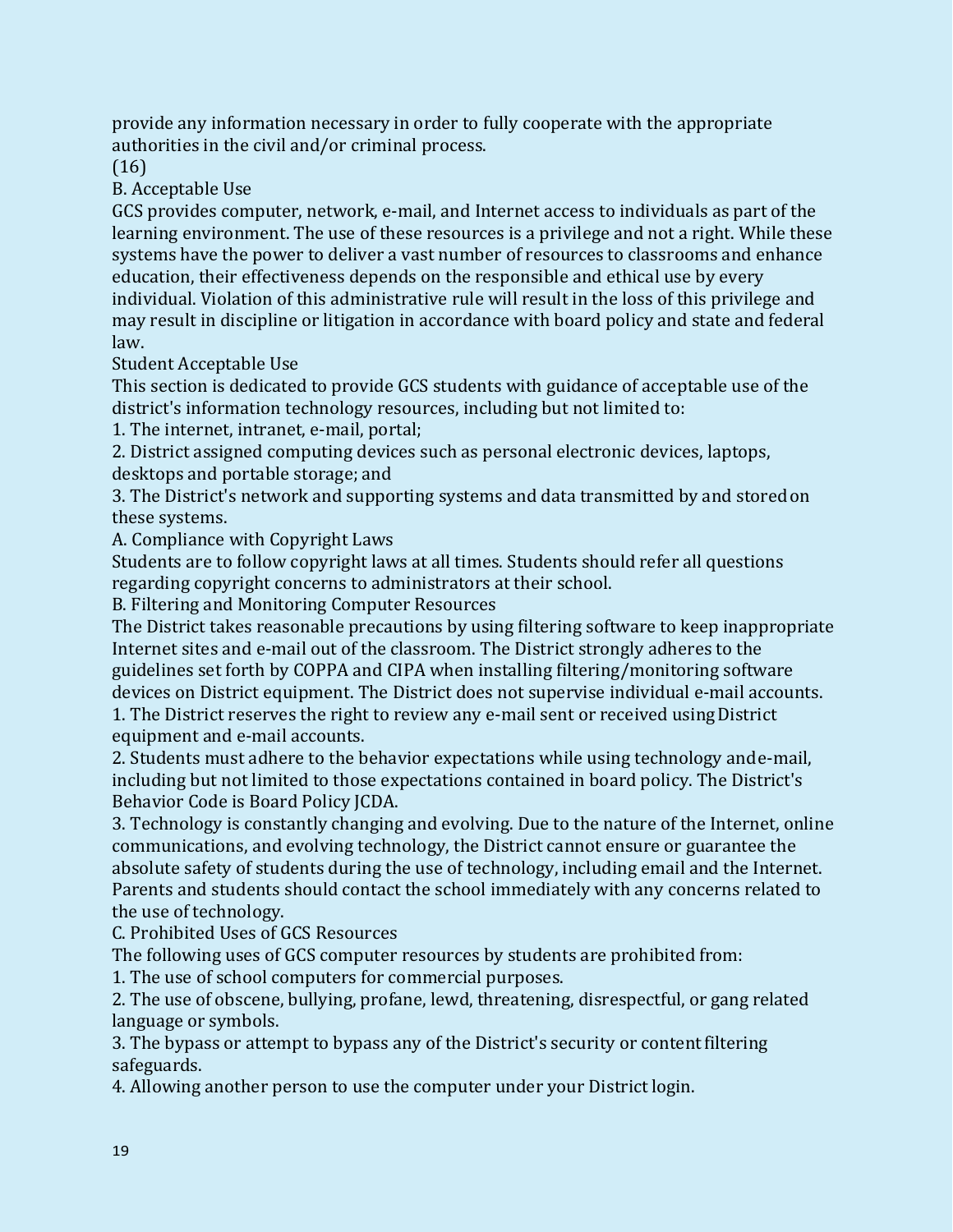5. Adding, modifying, repairing, reconfiguring or otherwise tampering with any deviceon the network infrastructure including, but not limited to: wireless network devices, computers, printers, servers, cabling, switches/hubs, routers, etc.

6. Unauthorized access, overloading, more commonly known as Distributed Denial of Service or Denial of Service, or use, or attempted unauthorized access or use of District information systems.

7. Destroying or tampering with any computer equipment or software.

8. The use of any "hacking tools" that can be used for "computer hacking", as defined in the South Carolina Computer Crime Act, may not be possessed on school property, on any District premise, or run or loaded on any District system.

9. The use of school computers for illegal activities including but not limited to planting viruses, hacking, or attempted unauthorized access to any system.

10. Violating any state for federal law or regulation, board policy or administrative rule. D. Agreement of Use

Students, parents and guardians agree that GCS computer equipment must be handled with care and respect.

E. Consequences

Students who violate this administrative rule may be subject to disciplinary action up to and including expulsion in accordance with board policy and state and federal law. Suspected criminal activity must be immediately reported to law enforcement. GCS Internet Safety and Other Terms of Use

A. General Access

In compliance with the Children's Internet Protection Act ("CIPA"), U.S.C. §254 (h), the District uses technological devices designed to filter and block the use of any of the District's computers with Internet access to retrieve or transmit any visual depictions that are categorized as obscene, child pornography, or "harmful to minors" as defined in the CIPA.

1. Though the District makes reasonable efforts to filter such Internet content, the District cannot warrant the effectiveness of its Internet filtering due to the dynamic nature of the Internet.

2. Users of a District computer with Internet access may request that the "technology protection measures" be temporarily disabled to conduct bona fide research foranother lawful purpose. These requests should be made to ETS with the knowledge of that employee's supervisor.

B. Education, Supervision, and Monitoring

It shall be the responsibility of all District school staff to make a reasonable effort to educate, supervise, and monitor appropriate usage of online computer network access to the Internet in accordance with this administrative rule, CIPA, COPPA, and the Protecting Children in the 21st Century Act.

C. Personal Safety

The following list is considered precautions taken by GCS to ensure the safety of their students, employees, and other individuals.

1. Students will not post or email personal contact information about themselves or other people unless it is in conjunction with a specific teacher-approved assignment or approved college/career communication.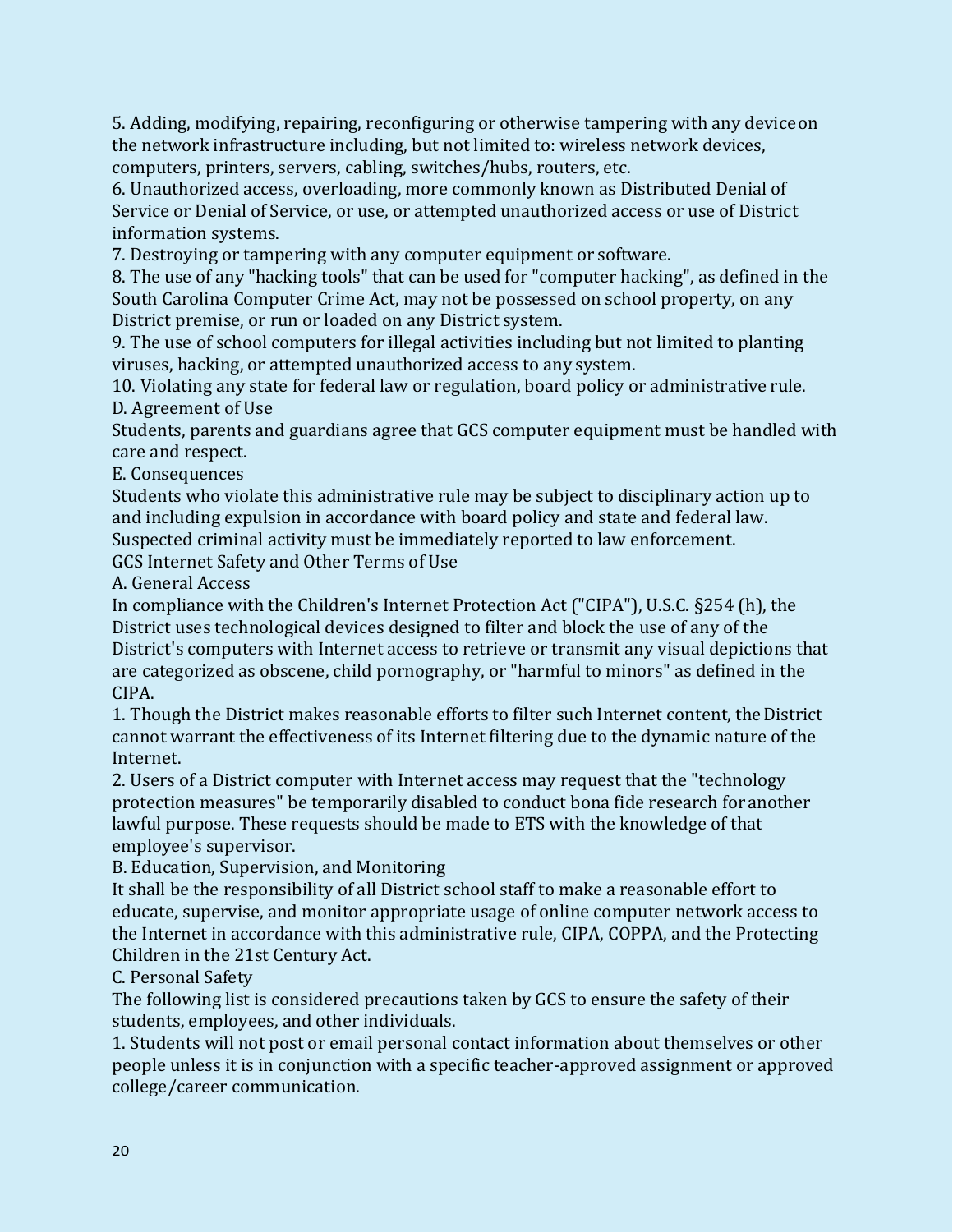2. Students will not agree to meet with someone they have met online without their parent/guardian's approval.

3. Students will promptly disclose to an administrator, teacher, or other school employee any message they receive that is inappropriate or makes them feel uncomfortable.

4. Employees will report any concerns related to their use of technology to theirimmediate supervisor.

D. Expectation of Privacy

Individuals should not have an expectation of privacy in the use of the District's email, systems, or equipment. The District may, for a legitimate reason, perform the following:

- 1. Obtain emails sent or received on District email.
- 2. Monitor an individual's use on the District's systems.
- 3. Confiscate and/or search District-owned software or equipment.

The District may confiscate and search personal electronic devices in accordance with New Jersey v. T.L.O. and applicable law.

# <span id="page-19-0"></span>**DISCIPLINE**

Summit Drive Elementary is an orderly, disciplined school where students are responsible and accountable for their behavior. Students are expected to follow the classroom and school discipline plans. Most discipline problems can be handled between the teacher and the student. If the offense is serious or if the behavior persists, the student's parents will be informed. There are times when the student's parents are required to come to the school for a conference. Discipline policies included in this publication are based on information at the time of printing. District discipline policies and behavior codes are outlined in *Connected*, the Greenville County Schools' parent newsletter, which will be mailed in early August of each year. Some of the behaviors noted in the district code may be atypical for elementary aged students. In matters related to student behavior and the application of disciplinary action, the age and development of the child is considered.

#### <span id="page-19-1"></span>**DRESS CODE**

Students are expected to dress and be groomed in such a way as to not distract or cause disruption in the educational program or orderly operation of the school. Personal appearance of students should promote health and safety, contribute to a climate conducive to teaching and learning and project a positive image of the District to the community.

Below are the requirements for school dress code for students:

• Clothing and/or hair should not be so extreme or inappropriate to the school setting as to disrupt the education process.

Therefore, clothing deemed distracting, revealing, overly suggestive or otherwise disruptive will not be permitted.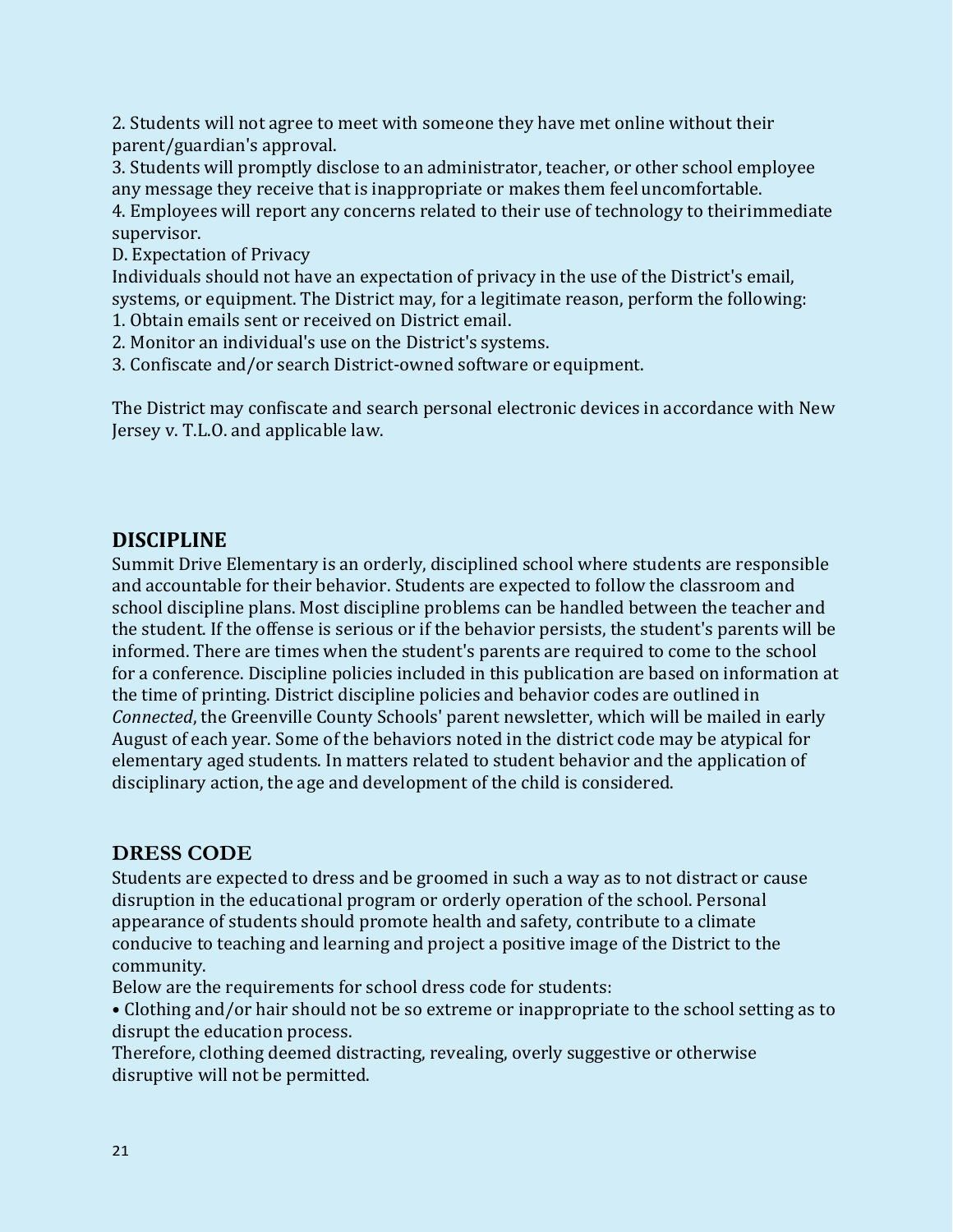• Wearing accessories or clothing that could pose a safety threat to oneself or others is not allowed.

• Hats and sunglasses may not be worn in the building.

• Attire must not evidence membership or affiliation with a "gang" in any negative sense of the term.

• Proper shoes (shoes or sandals with straps) must be worn at all times. Flip flops (showertype shoes) or rainbow thong-type shoes are not permitted.

• Attire must not be immodest, obscene, profane, lewd, vulgar, indecent or offensive.

• Clothing that inappropriately exposes body parts is not permitted, including: low-cut shirts, tank tops, spaghetti strap tops, halter-tops, or see through/mesh garments worn without shirts. Students shall not expose undergarments.

• Skirts and shorts must be properly fitted and in good taste. (Skirts and shorts must fall below the fingertips when arms are hanging at the sides.)

• Pants must be worn at the natural waistline and undergarments are not to bevisible. Pants and slacks must not bag, sag, or drag.

• No clothing, jewelry, or tattoos are permitted that display profanity, suggestivephrases, or advertisements for, or messages or pictures depicting or suggesting alcohol, tobacco, drugs, or sex.

• Hair of non-human color is not permitted.

•

The administration will make the final judgment on the appropriateness of clothing and/or appearance and reserves the right to prohibit students from wearing any articles of clothing or other items which lead to or may foreseeably result in the disruption of or interference with the school environment. In the event the administration determines a student's dress is inappropriate for school in accordance with this policy, the administration will either require the student to change or will inform the student not to wear the garment to school again. Repeated violations of the dress code will be treated as disruptive behavior in violation of the District's Behavior Code.

# <span id="page-20-0"></span>**EARLY DISMISSALS**

**Regular early dismissals for weekly piano lessons, outside tutoring, therapy, etc. are not permitted. State regulations require that students regularly attend school for a full day.** In order to avoid interruptions in the educational program, we ask your cooperation in not picking up your child or children during school hours. Whenever possible, medical and dental appointments should be made **after** school hours. If a parent must pick up a child from school early, that parent must send a note to the teacher in the morning stating the reason and time for the early dismissal. **All notes must state the student's first and last name, teacher's name, and if the student will be returning the same day.** Please report to the office **before 2:00 PM** to sign out your child. The child will be called to the office to meet you. Identification will be required of any adult attempting to pick up a child that has not filed an early dismissal note or has not picked up the student previously. Only individuals listed on the student information card will be allowed to pick up that child.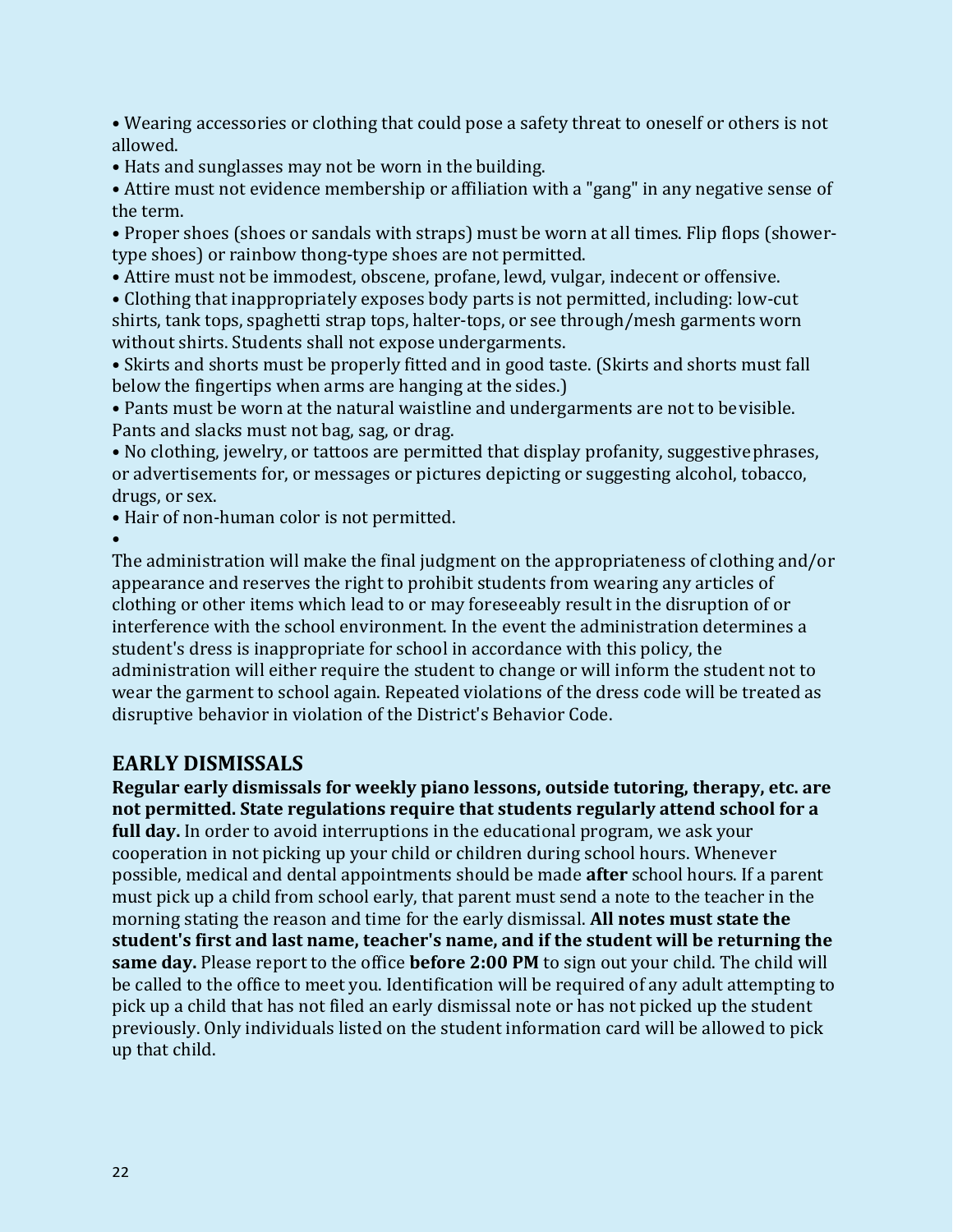# <span id="page-21-0"></span>**HEALTH AND SAFETY**

The health room is staffed with a registered nurse. The teacher will send any child who is not feeling well or has been hurt to the health room; however, teachers will be careful to monitor the severity of the child's complaint. Headache, stomachache, or general malaise may not necessarily merit a referral to the health room. Students will be sent back to class if they do not have a fever. Parents are always contacted if the child has a fever of 100 degrees or more. Every effort should be made to keep sick children at home. Students should be fever-free for 24 hours without medication before returning to school after an illness. Temperatures over 100, vomiting, diarrhea, chicken pox, strep throat, pink eye or bronchitis may be contagious. The nurse will administer prescription and over-the-counter medication brought in by the parent if an appropriate written permission is on file in the health room including directions for dosage and time. **The nurse does not have any stock medications.** Some medications require both a doctor's written authorization and a parent's permission (inhalers, emergency medications or long-term medicines to be administered daily for longer than 10 days by the nurse.) **School district policy states that students are not to bring ANY medications to school.**

#### *HEALTH PROBLEMS*

#### **Please make your child's teacher and the school nurse aware of any SPECIAL**

**HEALTH PROBLEMS.** A statement of the nature of the special health problems is required in writing. A doctor's statement is required to outline procedures that need to be taken in the event your child requires any special attention.

#### **IMMUNIZATION**

All children must have a South Carolina Certificate of Immunization from the doctor or the health department before entering school. Parents are advised to review their children's immunization records to verify their compliance with the new state regulations. Students may not enter school without having their immunizations current. If you have any questions, please call the school nurse at 355-8807.

#### **MEDICATIONS**

1. All medications must be administered by the school nurse or school staff as authorized by the principal (field trips). Students are not allowed to give themselves medication at school. Cough drops are considered medications and as such are required to be kept in health room and have a parental permission form.

2. Medications must be in original containers with student's name on it.

3. Written permission to give medicine must be completed and signed by the parent indicating name of student, name of medicine, dosage, and time to be given. If the medicine is to be given longer than 2 weeks, the doctor who has prescribed or recommended the medication must also complete a physician's authorization form.

4. Students found with medication in his/her possession or belongings at school are subject to disciplinary measures. A responsible adult must bring the medications into the school building and check them into the health room. At the end of the year, parents are responsible for picking up any remaining medications. Those not picked up will be discarded.

#### **STUDENT EMERGENCY FORM**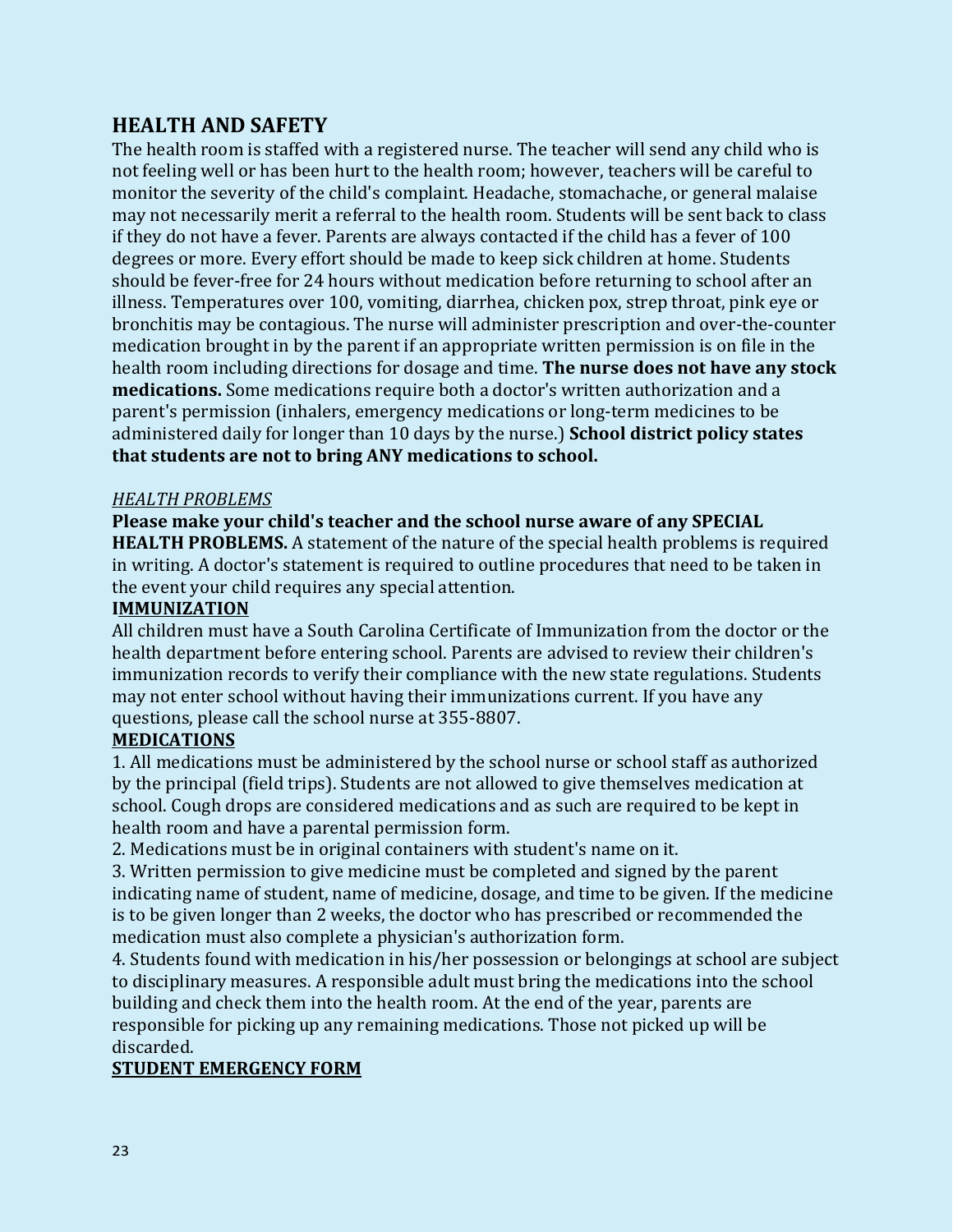A Student Emergency Information Form must be completed for each child. The information on this card helps the school contact parents in the event an emergency. It is most important that you make your child's teacher and the school aware of any SPECIAL HEALTH PROBLEMS. Please inform the school office in writing if there are any changes in your address, phone number at work or home, and/or persons to contact in the event of an emergency. Confidentiality will be maintained. If you have any questions, please contact the school nurse.

# **LEGAL CUSTODY / GUARDIANSHIP**

#### Permission to pick up a student

If you have legal custody of your child and you do not want anyone else picking up your child, you must note this on the dismissal card. A copy of the proof of custody from the court must be brought to the office and filed in the student's record. Please inform your children of the persons authorized to pick them up, and instruct them not to go with anyone else. Without proof of custody in the child's permanent record and notation on the dismissal card, the school has no recourse but to dismiss the child to either parent. Family Court Proceedings and Custody Proceedings

The official school statement about any student is found in the permanent record. Parents who are involved in custody or family court proceedings. Parents may request a copy of the permanent record by contacting the school office. Greenville County Schools' employees do not provide written statements or opinions about students or parents outside of the permanent record.

# <span id="page-22-0"></span>**MAKE-UP WORK PROCEDURES**

Missed homework is given for 2 or more days. **If your child is ill and unable to attend school, you may arrange to pick-up his/her daily assignments by calling the school office (355-8800) no later than 8:30 AM.** This will enable the teacher to make arrangements throughout the day to gather the assignments. **You may pick up these assignments in the front office after 2:30 PM.**

1. Provisions for make- up of school work missed during **excused absences** shall be worked out with the teacher(s) concerned at the earliest time possible but should not exceed five (5) school days after the student returns to school. Tests must be made up by the 5th school day after the absence occurs.

2. Make up of schoolwork missed during **unexcused absences** may be approved only with permission of the principal after consultation with the teacher(s) concerned.

# **PARTICIPATION IN EXTRACURRICULAR ACTIVITIES**

Student participation in extracurricular activities is a privilege (not a right) that a student earns through proper conduct and academic achievement. A student may be denied the privilege of participating in an extracurricular activity and/or an event when the student's conduct is not consistent with District Policy; the District's Behavior Code and/or academic standards; the conduct expectations and/or academic standards of Summit Drive Elementary School; and/or the conduct expectations and/or academic standards of the particular activity. Extracurricular activities include, but are not limited to, academic clubs/teams, and attendance at any school function outside of the normal school day.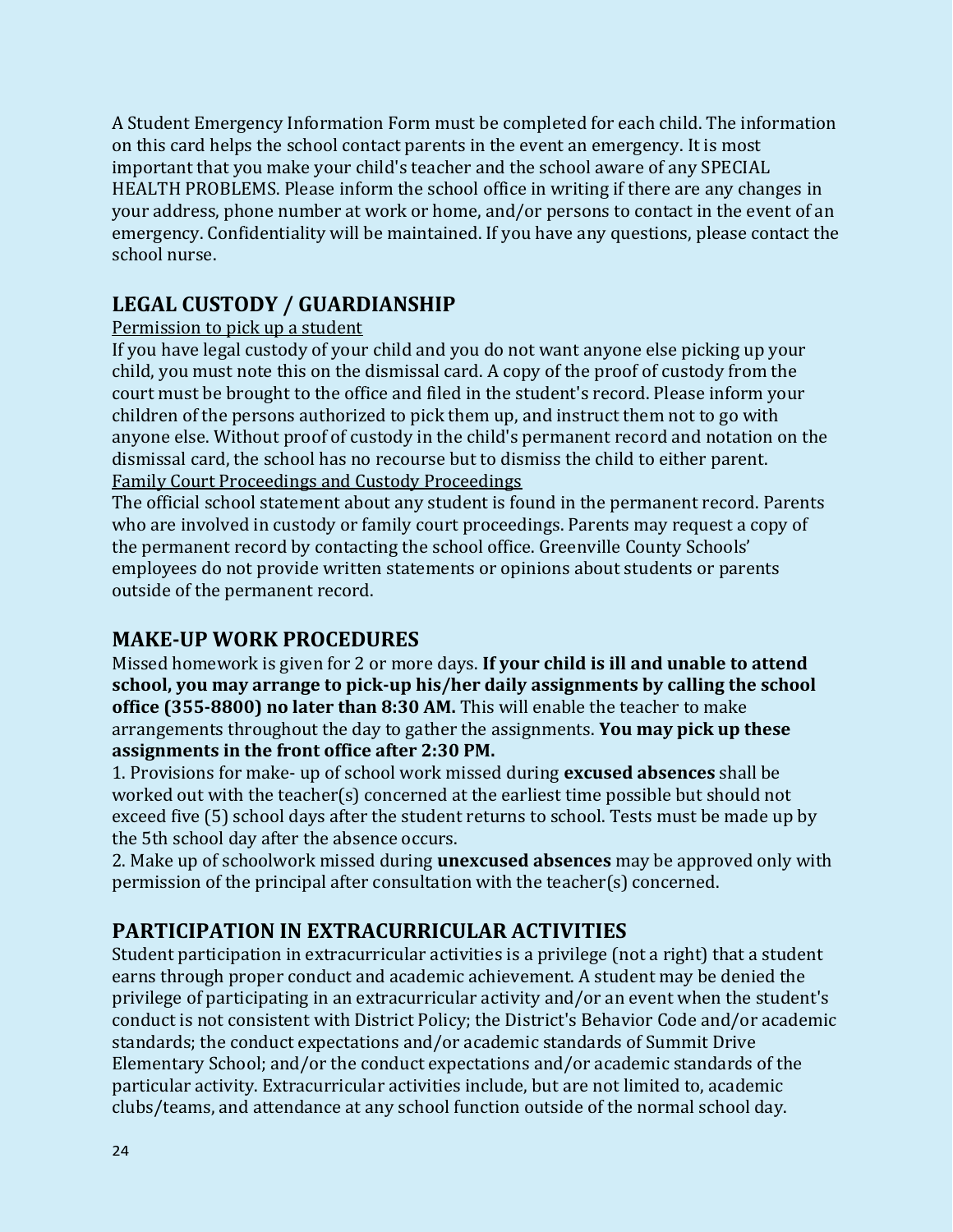# <span id="page-23-0"></span>**PARTIES AND BIRTHDAY TREATS**

Classroom parties are an exciting time for all children. To ensure that we are following district policy below are some simple guidelines:

Teachers may have three parties in their classrooms during the year: December Holiday Party, Valentine's Day Party and an End of the Year party to be held during the last week of school. Healthy snacks are encouraged but not required.

- On other holidays (Halloween, Thanksgiving, Spring Break) or birthdays, parents and/or teachers may serve other snacks at lunchtime in the cafeteria. The other holiday treatsare limited to lunch treats and must be pre-arranged with the teacher and served atlunch**.** Please note, on these holidays you may prefer to give a treat bag to be sent home at the end of the day rather than a food treat in the cafeteria.

- **Birthday treats (no candles) may be provided at lunchtime in the cafeteria (kindergarten students' treats need to be sent with your child in order to havetheir birthday treats in the room during afternoon snack).** Please send treats **pre- cut** so children can pass them out to the rest of the class, allowing teachers to eat theirlunches. - **No balloons/flowers will be delivered to classrooms**. Recipients will be called to the office at the end of the day. Please remember that these items may not be carried on the bus.

- Birthday party invitations may be distributed at school if they are given to every boyin the class or every girl in the class or the entire class. **Per GCS policy, school employees are prohibited from assisting students with the distribution of birthday party invitations.**

# <span id="page-23-1"></span>**PHOTOGRAPHING AND VIDEOTAPING**

Many students at this school have opportunity of being videotaped and/or photographed at school. Some of these tapings may air on television or appear in newspapers. In addition, some videotaping and photographs are utilized at local, state, or national conferences or workshops. An Internet/Photo/Video release form will be sent home with each child. If you **do not wish** for your child to be videotaped or photographed, please sign and return this form to your student's teacher. Every student must have an Internet/Photo/Video form on file to be photographed or videotaped.

#### <span id="page-23-2"></span>**PROFANITY FREE ZONE**

Schools and other school system locations are profanity free zones. Obscene, vulgar, and profane expressions of any kind are prohibited. Any student using profanity while on school system property, attending a school-sponsored event, or representing the school or school system will face appropriate disciplinary action as outlined by the Student Behavior Code of Greenville County Schools.

#### <span id="page-23-3"></span>**PRIVACY**

Please do not ask teachers for their class rolls, addresses or phone numbers. We are not permitted to release these.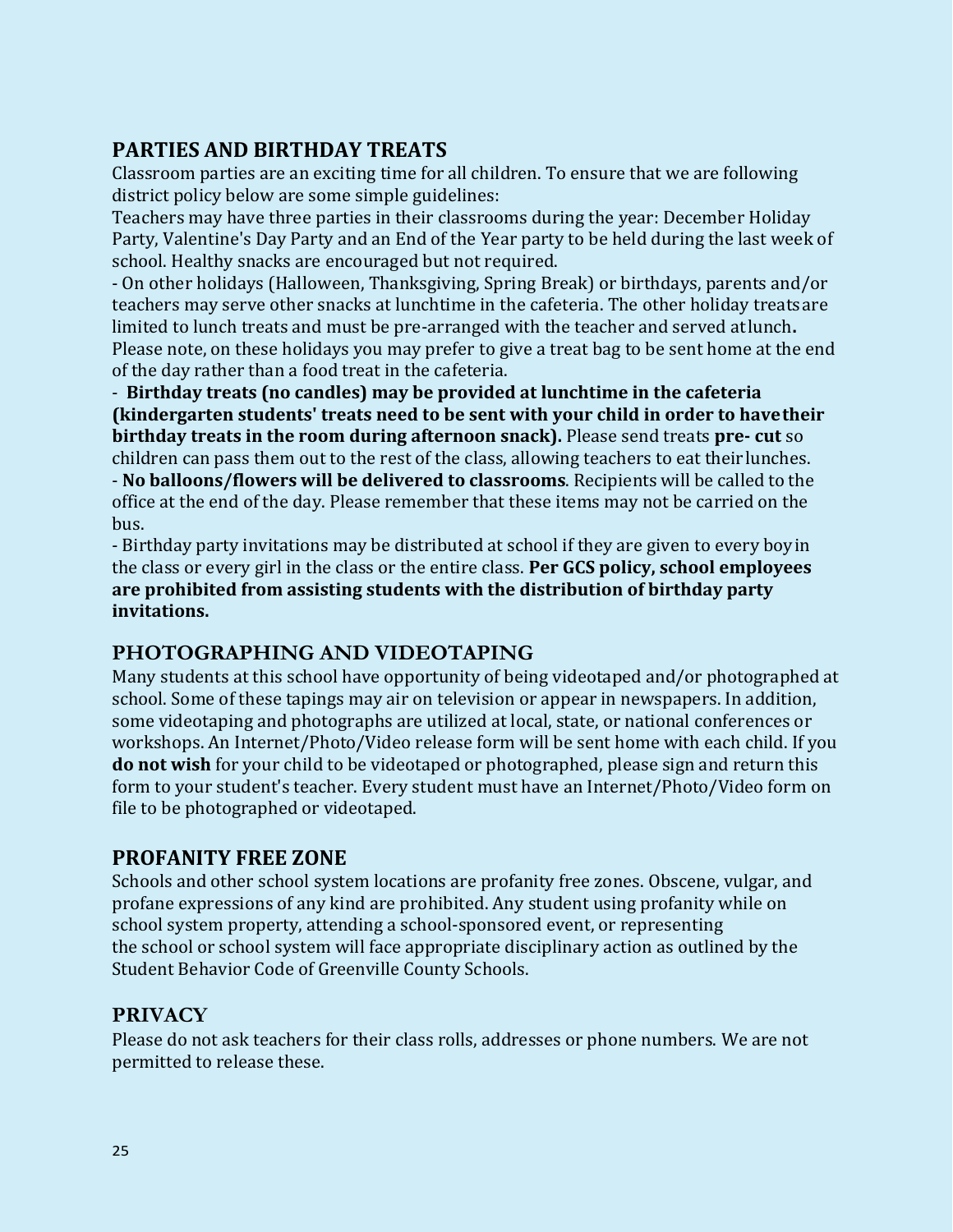### <span id="page-24-0"></span>**RELIGIOUS BELIEFS**

Greenville County Schools support the right of individual students to express their religious beliefs as long as the expression does not interfere with the right of others or the operation of the school.

# <span id="page-24-1"></span>**RETURN CHECK POLICY**

Our school and/or cafeteria are charged a fee when we receive a check that cannot be processed due to insufficient funds. The school secretary will notify anyone whose check is returned for this reason and request that the matter be resolved as soon as possible. **A service charge will be added to the original amount of the returned check. We do reserve the right to accept cash only in the event that this becomes a frequent problem.**

# **SAFETY**

In accordance with district guidelines, Summit Drive Elementary has developed a comprehensive approach to school safety. Measures are taken to prevent unsafe situations and to respond to emergencies in order to provide the safest school environment for all students, faculty and visitors. The guidance department presents classroom programs, which address conflict resolution, student leadership, and interpersonal skills. Summit Drive administrators schedule fire, earthquake, tornado, and other drills on a regular basis to train students in emergency preparedness. The school's Safety Plan also offers a detailed outline for building and grounds safety, faculty training, and provides specific steps to address emergency scenarios.

#### <span id="page-24-2"></span>**SMOKING POLICY**

The School Board has established a No Smoking Policy in all schools in the district. This policy prohibits the use of any tobacco products in the school or on the school grounds. Students are not permitted to use or possess any tobacco products while in school buildings, on school grounds, on school buses, or at any time that a student is under the direct administrative jurisdiction of the school or school officials. Disciplinary actions will be handled in accordance with the Behavior Code.

#### **STUDENT RECEIPTS**

All receipting of school funds is done electronically. When a student pays for any activity field trips, insurance, pictures, and yearbooks - the student will receive a printed receipt. It is important that you keep all receipts to verify payment. If you have questions about a receipt or if you have already paid for an activity, call the school secretary at 355-8806.

# **STUDENT SPEAKERS AT SCHOOL SPONSORED ACTIVITIES**

The School District of Greenville County is committed to maintaining an educational environment in which students of all backgrounds, beliefs and religions are welcome and treated with equal dignity and respect. The District will neither advance nor inhibit religion. In accord with the United States Constitution, the District protects private expression, including religious expression,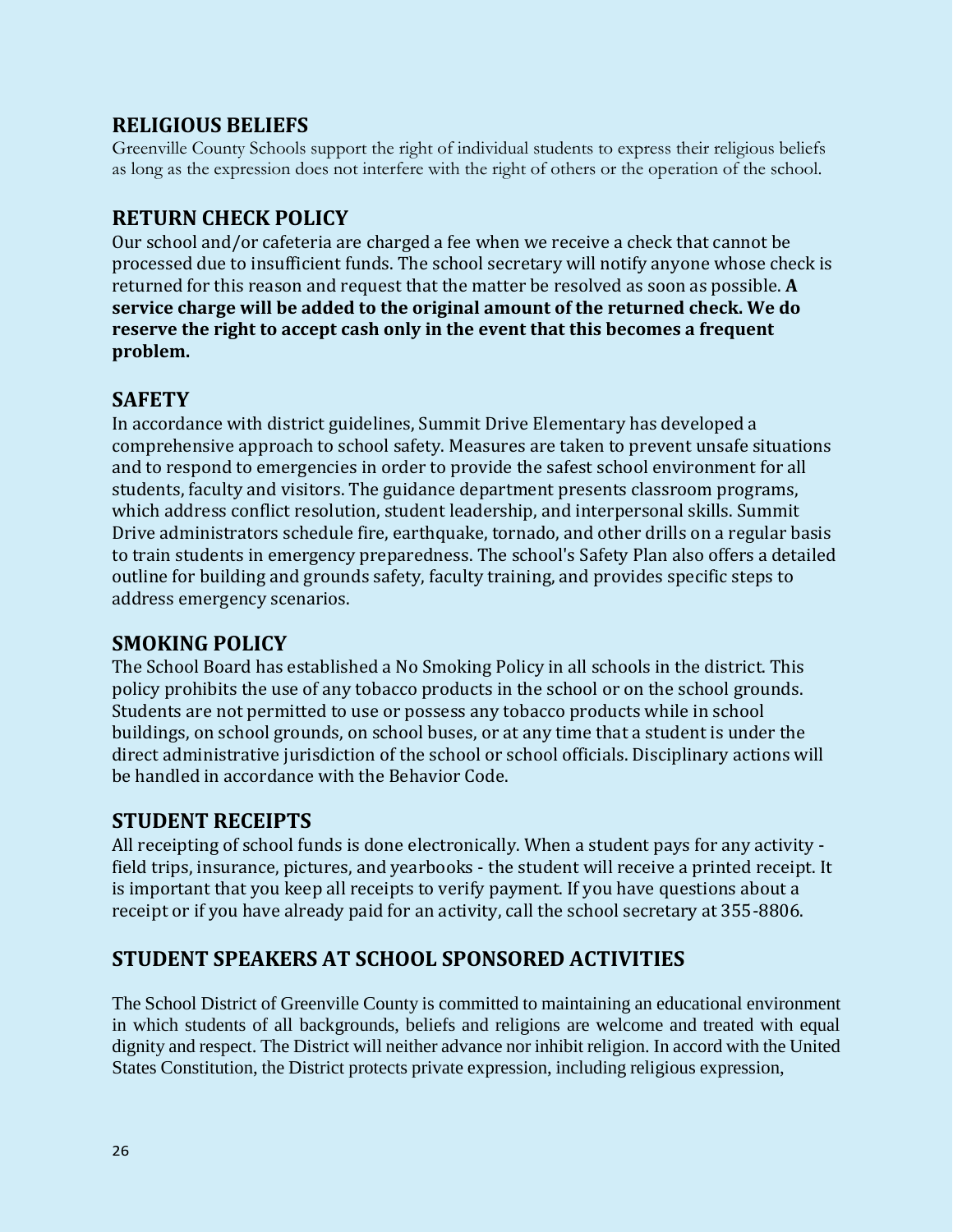by individual students as long as that expression does not create a disruption to or interfere with the educational environment.

Student speakers at school-sponsored activities, including graduations, may not be selected on a basis that either favors or disfavors religious speech. Where student speakers are selected on the basis of genuinely neutral, evenhanded criteria and retain primary control over the content of their expression, that expression is not attributable to the school and therefore may not be restricted because of its religious or secular content. In contrast, where school officials determine or substantially control the content of what is expressed, such speech is attributable to the school and may not include prayer or religious content. A school, however, mayprevent or remove a speaker if the content of their speech is obscene, contrary to the District's behavior code or substantially disruptive to the school environment.

For a comprehensive overview of student's rights, please review the U.S. Department of Education's guidelines on religious expression in public schools at: <https://ed.gov/policy/gen/guid/religionandschools/index.html>

# <span id="page-25-0"></span>**STUDENT WITHDRAWAL FROM SCHOOL**

If a child's family changes residence, outside the Summit Drive attendance area, it will be necessary to submit in writing two (2) days prior to the last attendance day, informing the school of this change in status. All textbooks and library books are to be returned to the school. All borrowed lunch money and other fees must be paid before the transfer form can be issued. School records will be sent to the next school upon request from the school.

#### <span id="page-25-1"></span>**VISITING CAMPUS**

All visitors in the building, including parents and school volunteers, must sign in at the office at the Simple Track computer workstation. Visitors must wear either a "visitor pass" or "volunteer pass" while on campus. This regulation is for your child's protection. Thiswill keep interruptions to a minimum and allow visitors in the building to be reached if necessary. **Please only go to the areas in the building that you have indicated on the sign-in form.** Parents are welcome at school any time. Arrangements must be made in advance with the principal and/or the teacher before visiting or observing in a classroom. Parents may not visit on our playground during recess time. This is a time that requires a teacher's undivided attention to his/her class. If there is a specific need to observe a child's social activity, it must be arranged with the teacher and principal.

#### <span id="page-25-2"></span>**VOLUNTEERS**

The South Carolina General Assembly passed legislation requiring that "all volunteers who work in a school on an interim or regular basis as

mentors, coaches, or any other capacity, or volunteers who serve as student chaperone or any other capacity having direct interaction with

students" undergo a National Sex Offender Registry check. This is in addition to the South Carolina Sex Offender Registry checks already

performed on all volunteers. ALL VOLUNTEERS MUST RECEIVE DISTRICT APPROVAL PRIOR TO VOLUNTEERING AT ANY SCHOOL/CENTER OR CHAPERONING ANY SCHOOL